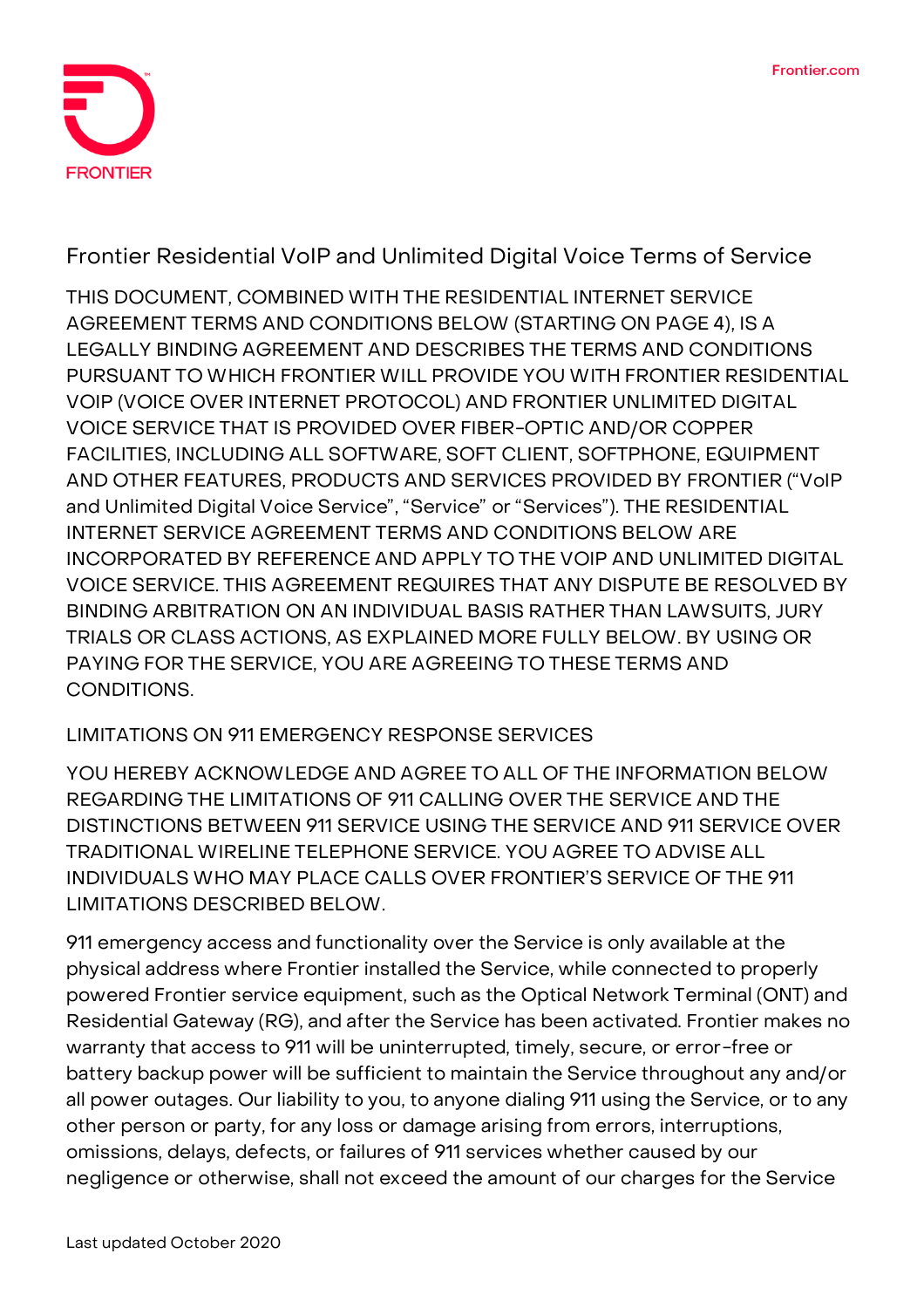

during the affected period of time, not to exceed 90 days. This limitation of liability is in addition to any other limitations contained in this Agreement.

**Electrical Power Required.** Use of the Service requires electrical power to operate. You are responsible for providing the electrical power necessary for the Service to function. The Service (including 911 dialing) will not be available for use during a power outage without a back-up power source. An optional battery back-up feature is available for your equipment. The battery back-up feature will not power cordless phones, Internet or TV service, or alarm system equipment. A power failure or service disruption may require you to reset or reconfigure equipment prior to using the Service. Cordless phones and telecommunications devices used to assist customers with disabilities may also require a power supply to function. You acknowledge and understand that to conserve battery power during a power outage, you should not attempt to use the backup batteries for any purpose other than to power the Service (or to power your Internet connection, for the purpose of powering your security alarm, if you have an IP-based security alarm that uses Frontier Internet service). You are solely responsible for determining when the battery backup unit requires replacement and for replacing and recycling used batteries in accordance with manufacturer or other directions.

**Service Functionality.** 911 access will not function if the Service is not configured correctly or if the Service is interrupted or not functioning for any reason, including, but not limited to, in the event of a power outage (unless you have working backup battery power), network outage, or disconnection of the Service because of billing or other issues. If there is a power outage, you may be required to reset or reconfigure the equipment prior to being able to use the Service, including use for 911 calling. The Service may be provided to you over a broadband (Internet Protocol or "IP") network. If there is a broadband network outage, the Service will not function and you will not be able to make 911 calls. Service functionality requires a regular analog touchtone landline telephone, which you must supply and which must be connected to the Frontier network. You agree that neither you nor a third party will move any equipment used for the Service within your premises to any other physical location outside of the premises where it was installed by Frontier. The Service is not designed to be nomadic and will not function properly if the network interface connection is moved or altered by anyone who is not a Frontier employee.

**Service Outage Due to Suspension of Your Account.** You acknowledge and agree that a service outage due to suspension of your account as a result of billing or other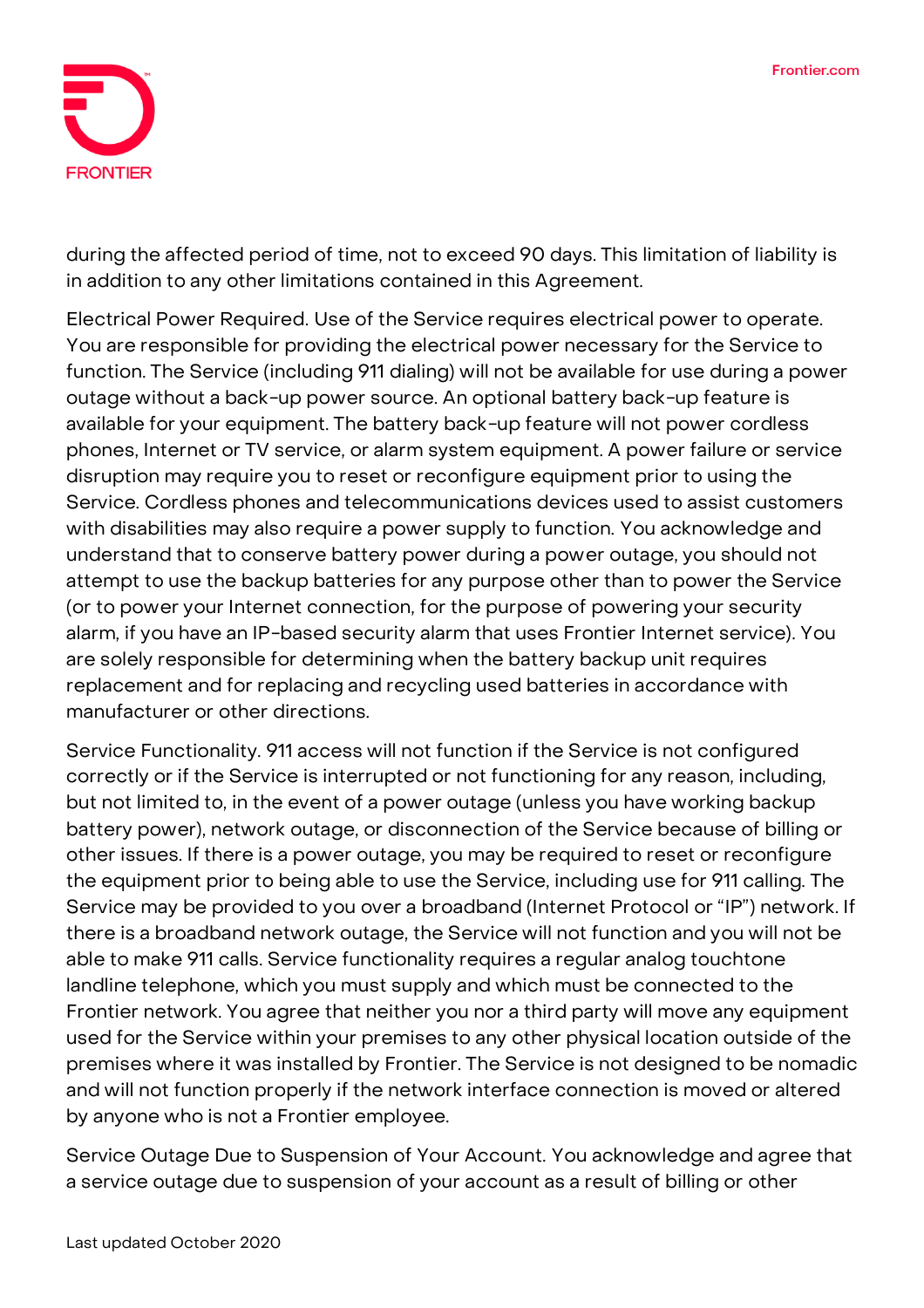

issues will prevent ALL Service from being provided to you, including any 911 emergency response services.

**Other Potential Limitations.** You agree that any 911 calls made using the Service may be subject to network congestion and/or reduced routing or processing speed. If you have Call Forwarding, Do Not Disturb, Simultaneous Ring or other features programmed and in use at the time you dial a 911 call and your call is interrupted, the emergency dispatcher may not be able to call you back at the phone from which you dialed the call.

**Additional Service Limitations that Apply in the Event that Frontier Cannot Route Your 911 Call Directly to the Appropriate Emergency Service Provider.** If, for any reason, Frontier cannot directly route your 911 call to the appropriate emergency service provider, your 911 call may be routed to an operator outside the emergency response center. You agree that the operator and/or emergency response center personnel receiving your call may not be able to identify your phone number or the physical address from which you are calling. You will need to state the nature of your emergency promptly and clearly, including your telephone number and location. You agree that the individual answering the call may not be able to call you back or determine your location if the call is unable to be completed, is dropped or disconnected, or if you are unable to provide your phone number and physical location and/or if the Service is not operational for any reason. After you identify your location, the operator will determine the appropriate emergency response center for your location and route you to the general telephone number for that center.

### **SERVICE USE AND CUSTOMER OBLIGATIONS**

**Use of Service.** You agree that the use of the Service, without limitation, is your sole responsibility, is at your own risk, and is subject to all applicable local, state, national and international laws and regulations. This includes the use of the Service by others, with or without your permission. You may not resell, assign or otherwise transfer the Service or this Agreement to any other person for any purpose, or make any change to the use of the Service, without express written permission from Frontier in advance. The Service does not allow you to make 500, 700, 900, 950, 976, 00 01, 0+, calling card calls or dial-around calls (e.g., 10-10-XXXX). Nor does it allow you to accept collect calls or third number billed calls. The Service is subject to billing and technical capability and the availability of facilities. The Service is not available in all locations.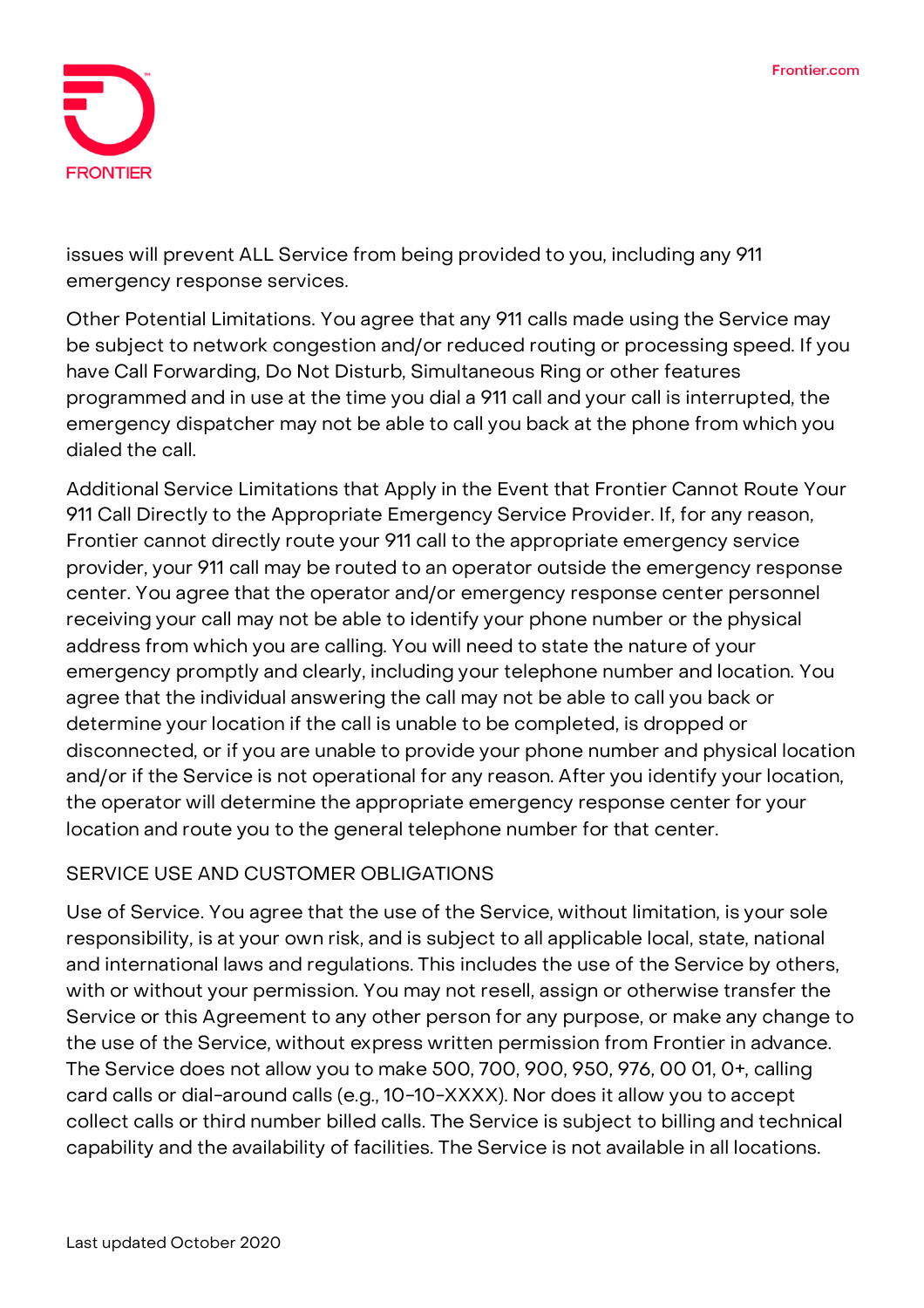

**International Calling.** The current charges and rates for international calling are available by contacting Frontier Customer Service at 1-800-921-8101.

**Unacceptable Usage.** If unlimited minutes are used for non-voice calls, such as but not limited to auto dialers or data calls, Frontier may convert the Service to a plan that charges for all long distance calls or where systems allow, charge a 10¢ per minute rate for such calls. If your usage is inconsistent with normal residential voice applications and usage patterns and you exceed 3000 minutes per month, Frontier may charge you a 10¢ per minute rate for such calls. Other restrictions may apply.

**Security Alarm and Other Device Compatibility.** Frontier makes no warranty that (i) the Service used as a communications pathway for monitored burglar alarms, monitored fire alarms, and/or medical monitoring systems or devices, will be uninterrupted, timely, secure, or error-free; (ii) the Service will be compatible with any particular or all monitored burglar alarm(s), monitored fire alarm(s), or medical monitoring system(s) or device(s); or (iii) battery backup power will be sufficient to maintain the Service throughout any and/or all power outages. The Service requires 10-digit dialing. Compatible home security system settings may need to be modified from 7 to 10-digit dialing.

Monitored fire alarm and burglar alarm systems and medical monitoring devices may not be compatible with the Service. If you have or purchase a monitored fire alarm or burglar alarm system or a medical monitoring device that you intend to use with the Service as the communications pathway, you agree to contact your provider for those systems/devices to determine compatibility with the Service and to arrange for your provider to test such systems/devices. You also acknowledge and understand that even if such systems and devices are compatible with the Service, they will not be able to communicate with monitoring stations during a power outage unless you maintain battery backup power. If you purchase a monitored burglar alarm or monitored fire alarm system after the Service has been installed, you also agree to call Frontier prior to installation of any such system.

If the Service has been installed for use with a monitored fire alarm or monitored burglar alarm system, you agree that you will not change or modify the inside wiring of your service location or move or reconfigure the equipment in any way without contacting Frontier and your alarm service provider. You also agree that you will not plug any telephone equipment into the back of the RG/ONT. You acknowledge and understand that if you change or modify your inside wiring, move or reconfigure your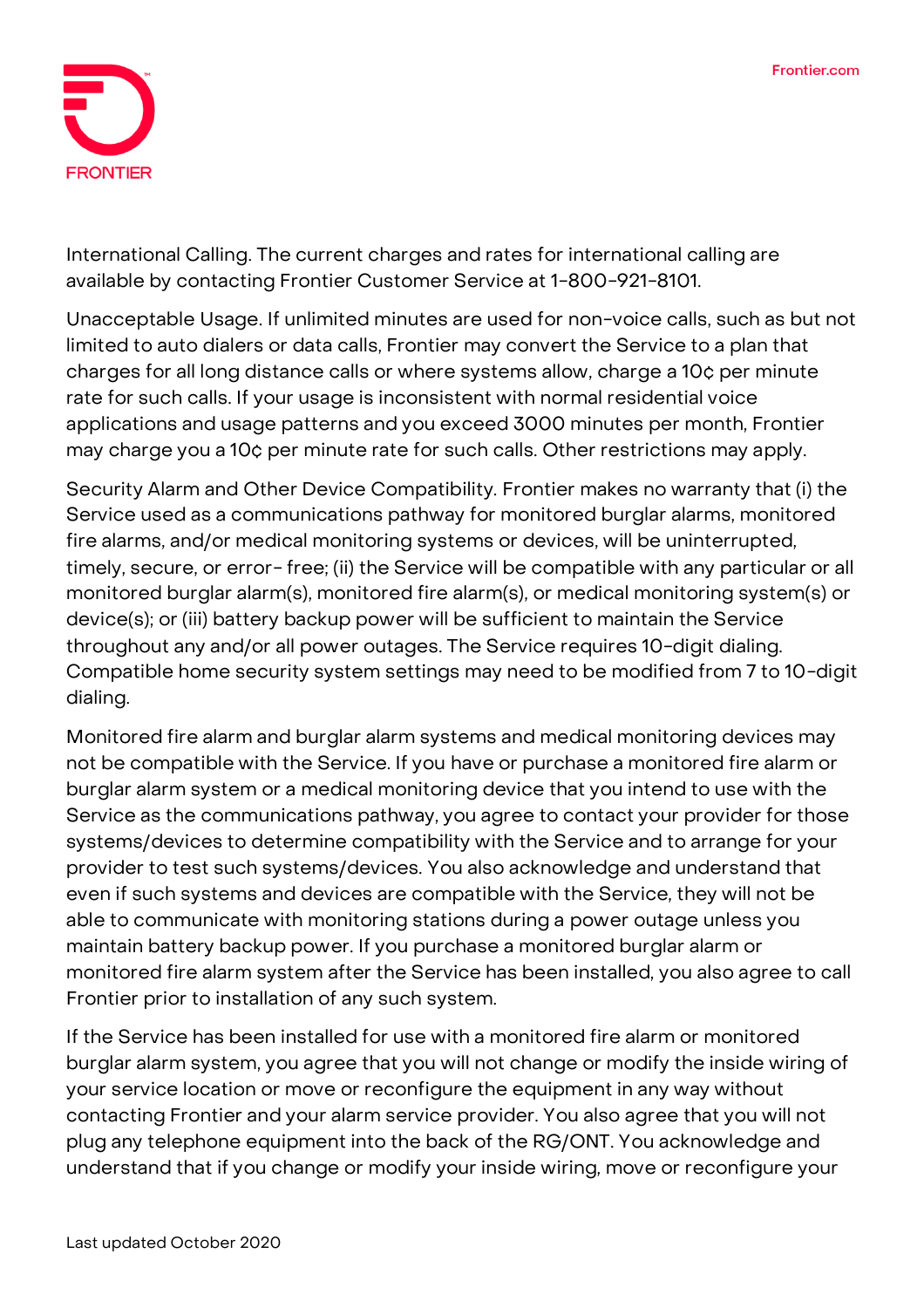

RG/ONT in any way, or plug any telephone equipment into the back of the RG/ONT, it could result in a failure of your monitored burglar alarm or monitored fire alarm system.

**\*\*\* SEE ADDITIONAL TERMS AND CONDITIONS FOR VOIP AND DIGITAL VOICE SERVICE BELOW IN THE RESIDENTIAL INTERNET SERVICE AGREEMENT TERMS AND CONDITIONS WHICH ARE INCORPORATED BY REFERENCE \*\*\***

### **RESIDENTIAL INTERNET SERVICE AGREEMENT TERMS AND CONDITIONS**

**THIS DOCUMENT IS A LEGALLY BINDING AGREEMENT AND DESCRIBES THE TERMS AND CONDITIONS PURSUANT TO WHICH FRONTIER ("Frontier" or "we") WILL PROVIDE YOU WITH INTERNET SERVICES AND RELATED EQUIPMENT. THIS AGREEMENT REQUIRES THAT ANY DISPUTE BE RESOLVED BY BINDING ARBITRATION ON AN INDIVIDUAL BASIS RATHER THAN LAWSUITS, JURY TRIALS OR CLASS ACTIONS, AS EXPLAINED MORE FULLY BELOW.**

**BY USING OR PAYING FOR FRONTIER SERVICES, YOU ARE AGREEING TO THESE TERMS AND CONDITIONS.**

### **SCOPE OF SERVICES**

For purposes of this Agreement, "Service", "Services" or "Broadband Services" means the service provided by Frontier that allows you to access the Internet, and offers you a capability for acquiring or retrieving information from, generating, storing, transforming, processing, or utilizing information on, or making available information to other Internet end points connected directly or indirectly to, the Frontier network. Services or Broadband Services include (whichever applies): DSL-based Internet services; fiber-based Internet services, including Frontier Fiber Internet, Frontier Internet, Unlimited Digital Voice satellite Internet service; Fixed Wireless Broadband; and, in some locations, Wi-Fi access. Services may be provided directly by Frontier or indirectly through resale or agent arrangements Frontier has made with third parties. By using or paying for the Service, you are agreeing to the terms and conditions in this Agreement.

If you subscribe to Frontier residential VoIP (Voice over Internet Protocol) or Frontier Unlimited Digital Voice Service, the terms of this Agreement and the additional terms and conditions on pages 1 to 3 above, ("Frontier Residential VoIP and Unlimited Digital Voice Service Terms of Service") also apply to your use of the Services and the VoiP and Unlimited Digital Voice Service.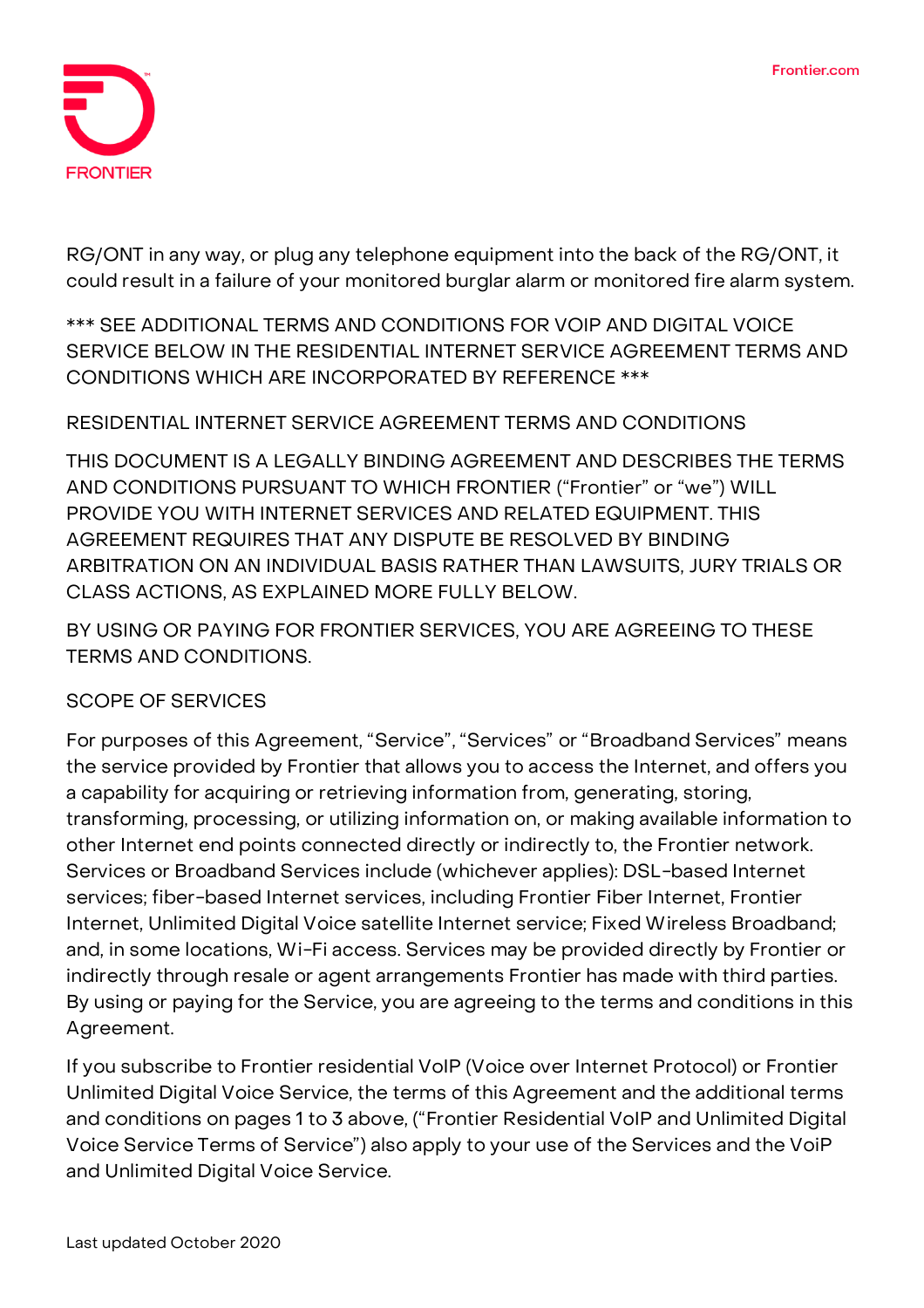

References to "Frontier," "we" and "us" and to "you" include our respective subsidiaries, affiliates, agents, employees, predecessors in interest, successors, and assigns, as well as all authorized or unauthorized users or beneficiaries of Frontier Service or Broadband Services under this or prior agreements between us or our predecessors in interest.

**THIS IS A CONTRACT. PLEASE READ THESE TERMS CAREFULLY AS THEY CONTAIN IMPORTANT INFORMATION REGARDING YOUR RIGHTS AND OBLIGATIONS, AND OURS. IF YOU DO NOT AGREE TO THESE TERMS, DO NOT USE THE SERVICE AND CONTACT US IMMEDIATELY TO TERMINATE IT.**

### **TIME-PERIOD TERM ARRANGEMENTS**

Frontier may provide discounted term arrangements, gifts and/or promotions to customers who purchase multiple services at the same time ("Bundled Services") and/or commit to a minimum time-period term contract arrangement. If you subscribe to a Bundled Services plan with a term commitment, you agree to maintain such Services for the minimum term of that plan. You understand and agree that you must continue to purchase all Bundled Services, without change, for the minimum term agreed upon to receive any promotional offer, discounted rates, gifts or other incentives. You agree that if you change or discontinue any part of a Bundled Services plan, you may lose all promotional pricing, discounted rates, gifts or other incentives associated with the Bundled Services plan, that the price for each individual Bundled Service may increase, and that any changes will constitute a failure to fulfill the minimum term agreed upon to receive the promotional rate, discount, gift or other incentive. If applicable, the term commitment will automatically renew for the same time period at then applicable rates each time it expires unless you notify Frontier or we notify you of termination before the term commitment period ends. At the end of a term, different Service and equipment charges may apply going forward. If you do not fulfill your commitment for the minimum term (or, if renewed, the renewal term), as agreed at the time you ordered service, you will be liable for and agree to pay to Frontier the applicable early termination fee ("ETF") charge.

### **SERVICE CHARGES**

The applicable charges, including equipment charges, for Broadband Service are identified at the time Service is ordered. Your invoice may also contain certain other charges (including, without limitation, taxes and other fees and charges such as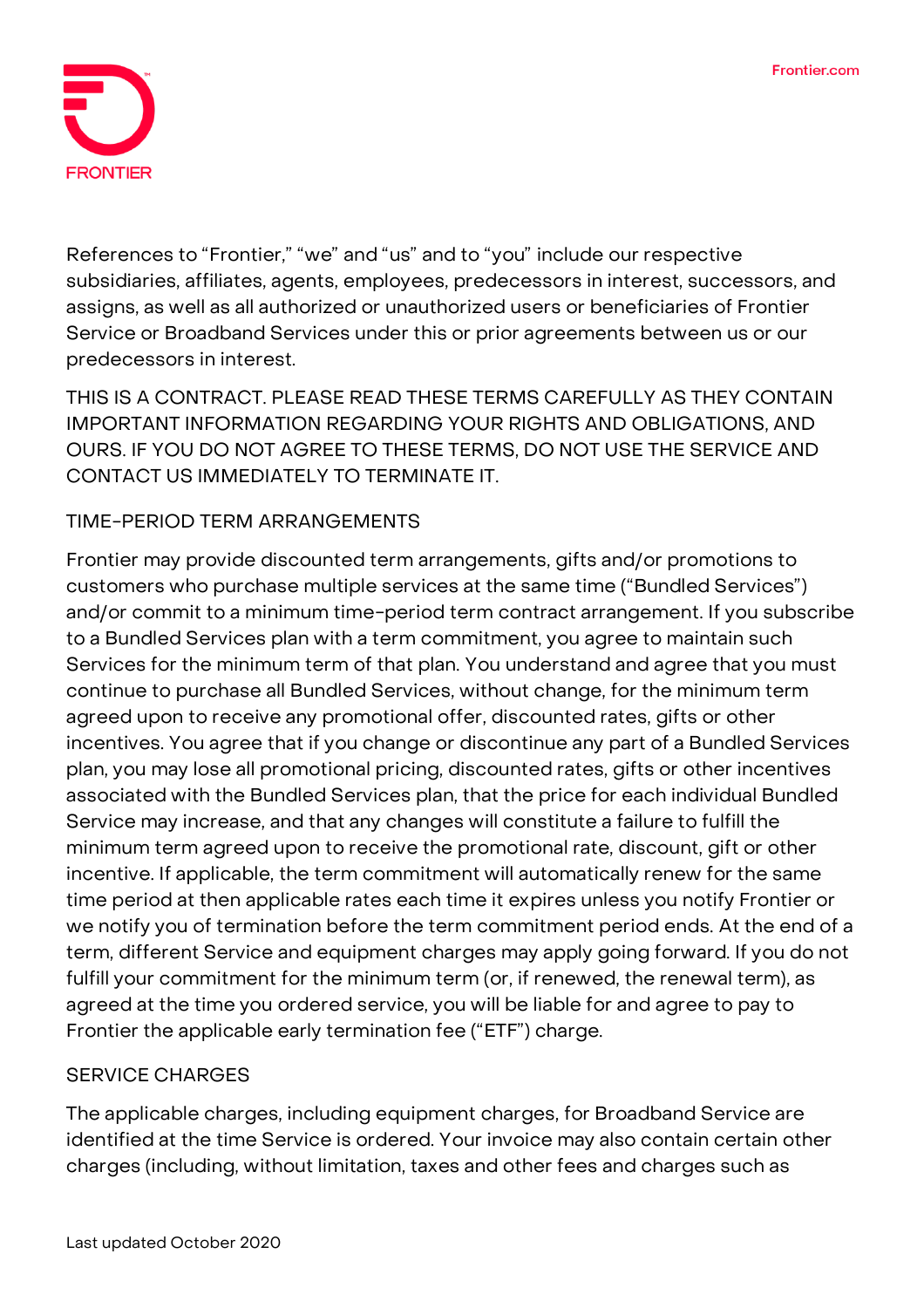

account activation, equipment delivery and handling fees, installation charges, and Frontier-initiated surcharges and fees, including a Frontier-imposed HSI Surcharge, a \$10.00 disconnect fee, administrative or reactivation fees, a paper billing fee, or other cost recovery assessments, interest on past due balances, returned payment fees, ETFs, equipment charges and fees and other nonrecurring or recurring charges) and you agree to pay such other charges by the due date set forth in your monthly invoice. It is your responsibility to review your bill carefully and contact Frontier within thirty (30) days after receiving it if there are any charges you dispute or that are inconsistent with the information provided to you at the time you placed an order for Service. Unless otherwise prohibited by law or guaranteed by a Price Protection Plan (PPP) with Frontier, Frontier may, at any time and in its sole discretion, change or modify the monthly rates, fees and surcharges you are billed for Services, including any additional charges or fees for equipment. We may notify you of any such changes by posting notice on the Frontier website, by sending notice via e-mail or postal mail, or by a bill message or insert. Continuing to use the Service after notice of a change is acceptance of the change. If you do not agree to the change made by Frontier, you must stop using the Service and notify Frontier. The waiver of any fees or charges is at our discretion.

Frontier will bill you monthly for all charges associated with the Service. Payment in full is due no later than the due date indicated on your bill. You are responsible for paying any taxes, surcharges, fees and assessments imposed from time to time in connection with these Services. Frontier may, in its sole discretion, retroactively bill you for Services, taxes and other fees and charges if it determines the prior billing was missed, incomplete or incorrect. If you have authorized payment by credit card or by debiting a bank account, no additional notice or consent is required before we invoice the credit card or debit the bank account for all amounts due to us for any reason. We may accept late payments, partial payments or any payments marked as being "payment in full" or as being settlement of any dispute without losing any of our rights under this Agreement. You agree Frontier may charge you a convenience fee associated with a customer service representative processing your payment. A reasonable handling charge, up to \$35.00 depending on the state in which you subscribe to Service, will be assessed for all checks returned for insufficient funds, closed account, or any other insufficiency or discrepancy. A late payment fee up to \$10 and/or a late payment fee at the rate of 1.5% per month or the highest rate allowed by law may be applied to any unpaid amount after the payment due date. This late payment fee will be in addition to and not in lieu of any other remedies we may have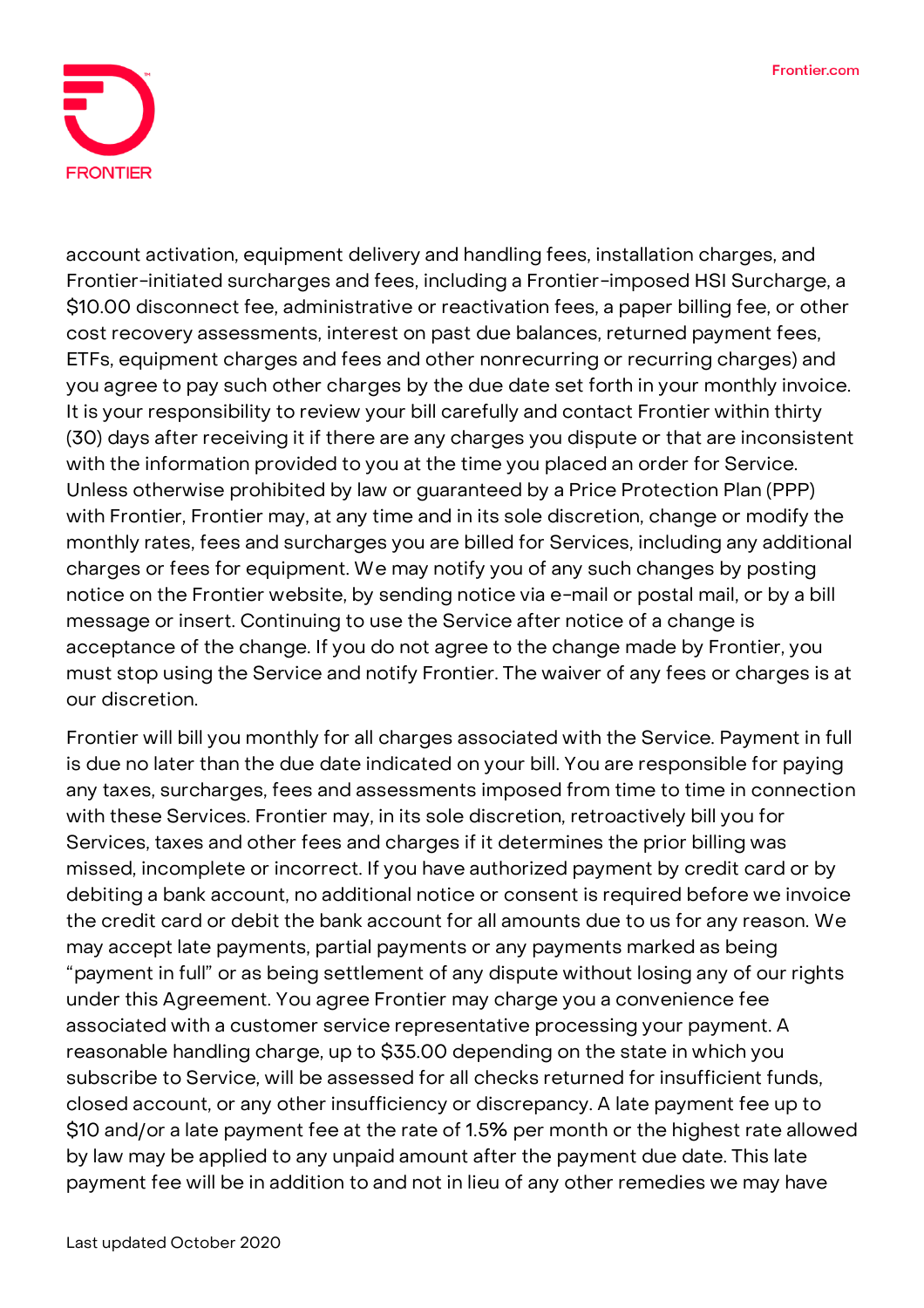

hereunder or under the law. If we do not receive notice of a payment dispute within ninety (90) days after your receipt of a bill, the bill will not be subject to further challenge by you.

Frontier may evaluate your credit history before modifying or providing you Service. In order to establish an account with us and/or obtain or modify the Service, you hereby authorize us to obtain a report from a consumer credit agency and to exchange information with others in connection with determining your creditworthiness. Frontier or its agents may report information about your Service account, including unpaid balances, to credit bureaus. If you are late or delinquent in any payment to us, you also authorize us to report any late payment or nonpayment to consumer credit reporting agencies. Late payments, missed payments or other defaults on your account may be reflected in your credit report. We may also charge you a reactivation fee or decline to reinstate Service if Service is suspended or terminated. In the event we utilize a collection agency or resort to legal action to recover an unpaid balance, you agree to reimburse us for all expenses incurred to recover such unpaid balance, including reasonable attorneys' fees and costs. You expressly authorize, and specifically consent to allowing, Frontier and/or its outside collection agencies, outside counsel, or other agents to contact you in connection with any and all matters relating to unpaid past due charges billed by Frontier to you. You agree that, for attempts to collect unpaid past due charges, such contact may be made to any mailing address, telephone number, cellular phone number, email address, or any other electronic address that you have provided, or may in the future provide, to Frontier.

You authorize Frontier to use outside payment processing agencies or other companies for purposes of paying any refund owed to you. You agree that we or the outside payment processing agency or other company that is responsible for your refund may determine in our or, if applicable, their sole and absolute discretion the form of any refund that we issue to you under this Agreement, and such form may include a credit on your next statement, a check, or a prepaid debit card.

Some customers may receive the Services through a special arrangement with their property owner, property manager or association. If you have such an arrangement, this Agreement shall apply to the Services, except that Frontier may not directly charge you for the Services provided to you as part of the special arrangement. You will be responsible for fees and charges associated with additional Service orders. You may also have an additional agreement or contract with your property owner, property manager or association that covers any special arrangement. Any such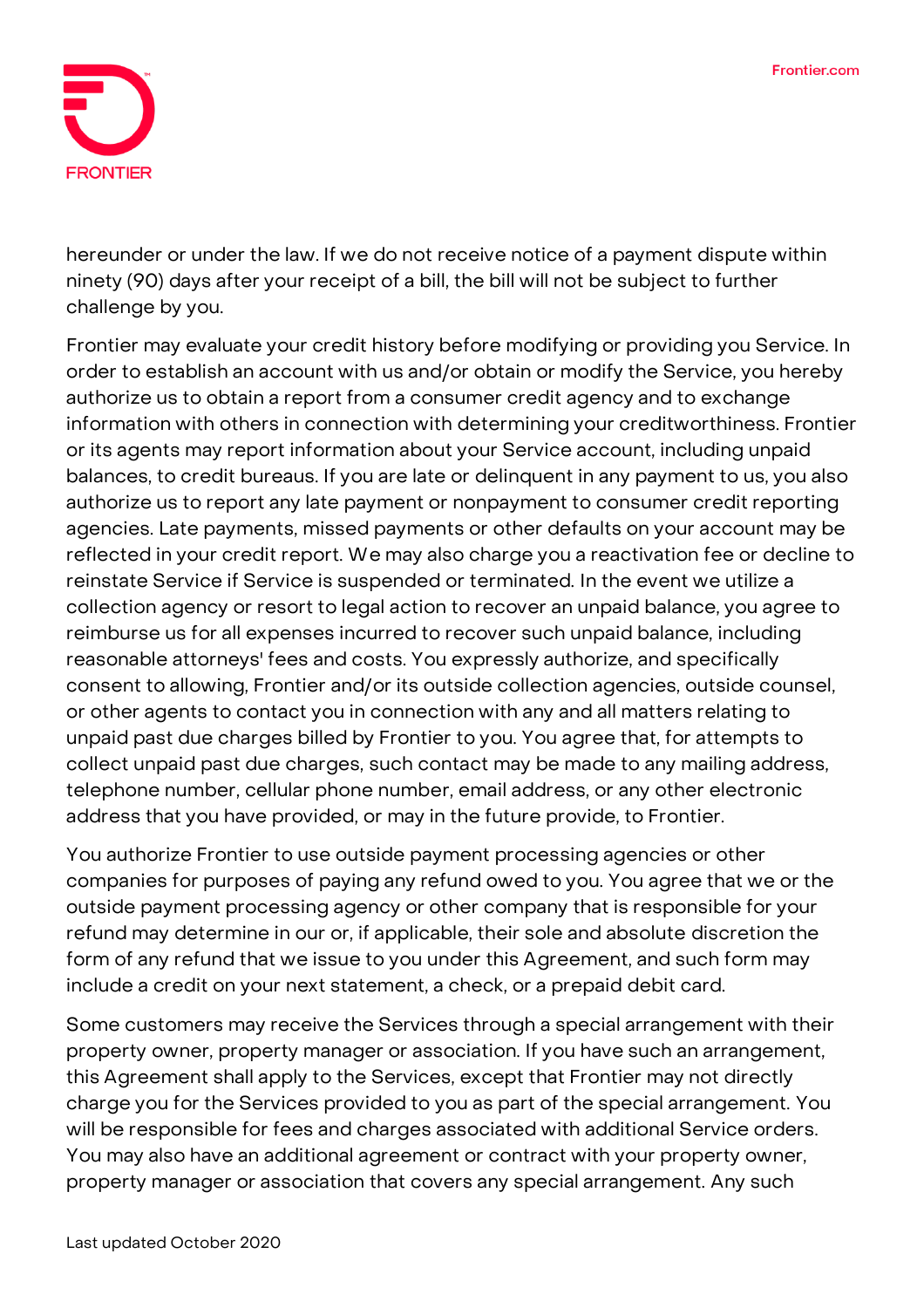

additional agreement or contract is outside the terms of this Agreement and Frontier is not responsible for nor bound by the terms of any agreement you may have with your property owner, property manager or association.

# **USE OF SERVICE**

All use of the Service must be lawful. You agree not to use or to allow others to use the Service for illegal or inappropriate activities, including but not limited to: invading another person's privacy; unlawfully using, possessing, posting, transmitting or disseminating obscene, profane or pornographic material; posting, transmitting, distributing or disseminating content that is unlawful, threatening, abusive, harassing, libelous, slanderous, defamatory or otherwise offensive or objectionable. Customers may not retransmit the Service or make the Service available to anyone outside the premises (i.e. Wi-Fi or other methods of networking). Customers may not use the Service to host any type of commercial server.

# **NETWORK MANAGEMENT, ACCEPTABLE USE AND SATELITTE FAIR ACCESS AND WI-FI SERVICE**

Your use of the Service is subject to Frontier's [Network Management Policy,](https://frontier.com/~/media/corporate/policies/network-management-policy.ashx?la=en) [Acceptable Use Policy,](https://frontier.com/~/media/corporate/policies/aup-residential.ashx?la=en) and [Satellite Fair Access Policy](https://frontier.com/~/media/corporate/policies/frontier-broadband-fair-access-policy-satellite.ashx?la=en) posted at [frontier.com/corporate/policies.](https://frontier.com/corporate/policies) You agree to comply with these policies, which Frontier may modify at any time. In addition, customers must comply with all Frontier network, bandwidth, data storage and usage guidelines in this Agreement and Frontier's policies. Customers whose use of the Service violates any of the provisions of this Agreement or Frontier's policies may have their Service terminated without notice. Frontier, at its sole discretion, may suspend, terminate or apply additional charges to the Service if Service usage by the Customer is determined, by the Company, to be excessive or abusive in any manner. Further, with the rise in spam, viruses and other instances of malware found on the Internet, Frontier reserves the right to restrict or block known ports that in the past have allowed for the transfer of spam, viruses, and other malware. See

[https://frontier.com/helpcenter/categories/online-services/better-web-browsing.](https://frontier.com/helpcenter/categories/online-services/better-web-browsing)

To ensure fair Internet access for all satellite internet customers, Frontier maintains a [Satellite Fair Access Policy.](https://frontier.com/~/media/corporate/policies/frontier-broadband-fair-access-policy-satellite.ashx?la=en) Customers subscribing to satellite Internet service are encouraged to review this policy as it assigns a Download Allowance to each service plan, which limits the amount of data that may be continuously downloaded within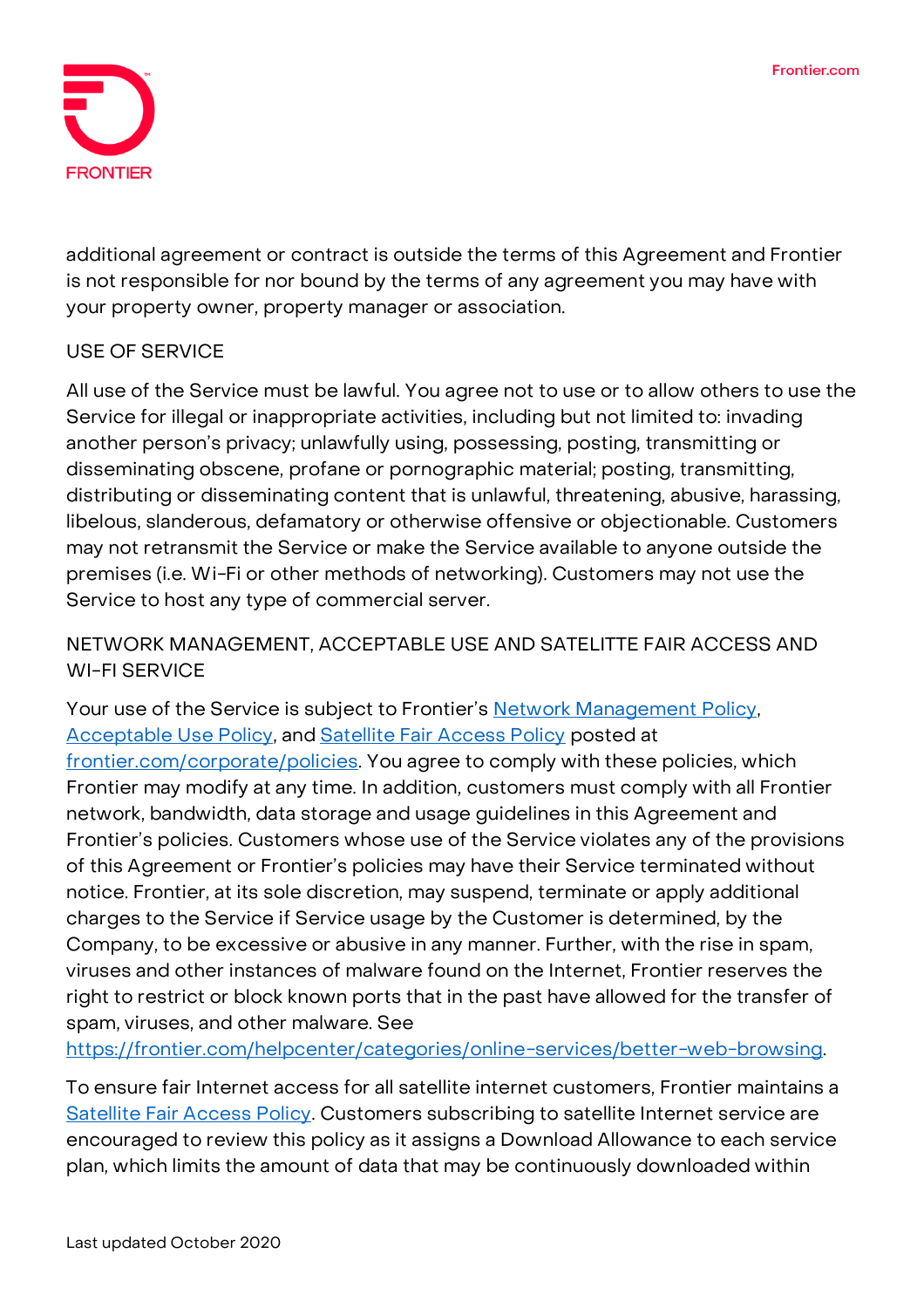

specified time periods. Subscribers who exceed this limit will experience a temporary reduction of speed unless they purchase credits for additional data amounts.

### **SERVICE SPEED AND AVAILABILITY**

The Broadband Service speeds identified in Frontier's marketing materials and other communications with you reflect Service capability speeds in Service speed tiers. The Service tiers are generally denoted by a name, and by a number that identifies the high-end of that Service tier's maximum speed range. **The high-end of the speed range in a Service tier represents the potential wired maximum speed capability in that Service tier, but is not a statement, representation or guarantee of the maximum speed you will receive.** Some applications such as a short email without attachments or basic Web browsing do not require high speed service capability to function optimally, while other activities such as transferring large data files can be performed faster with higher speed services. The speed capability of the Service plan you purchase may not be suitable for some applications, particularly those involving highbandwidth uses such as streaming video or video conferencing.

andwidth is provided on a per-line (not a per-device) basis. The maximum speed you will receive will depend on a multitude of factors, including, among other things: the distance of your premises from our nearest remote terminal or central office; the equipment in use and number of other users on the portion of our network that connects you to the remainder of our network or the Internet; interference; the wiring inside your premises; and the capacity or performance of your computer, device or modem. Furthermore, the speed you receive at a point in time may vary and may be less than your maximum speed, depending on, among other things, the composition of the information or files you are accessing, usage, and traffic on the Internet, the server with which you are communicating, and the networks you and others are using when communicating.

Frontier makes no promise or warranty, express or implied, that you will be able to download or upload data at any particular speed. If you are dissatisfied with the speed of Service you are receiving, you must contact Frontier in writing to the addresses identified in the Notices section below or by contacting our customer contact center at the telephone number identified on your Frontier bill and provide Frontier with the opportunity to investigate and attempt to address any issues with the Service.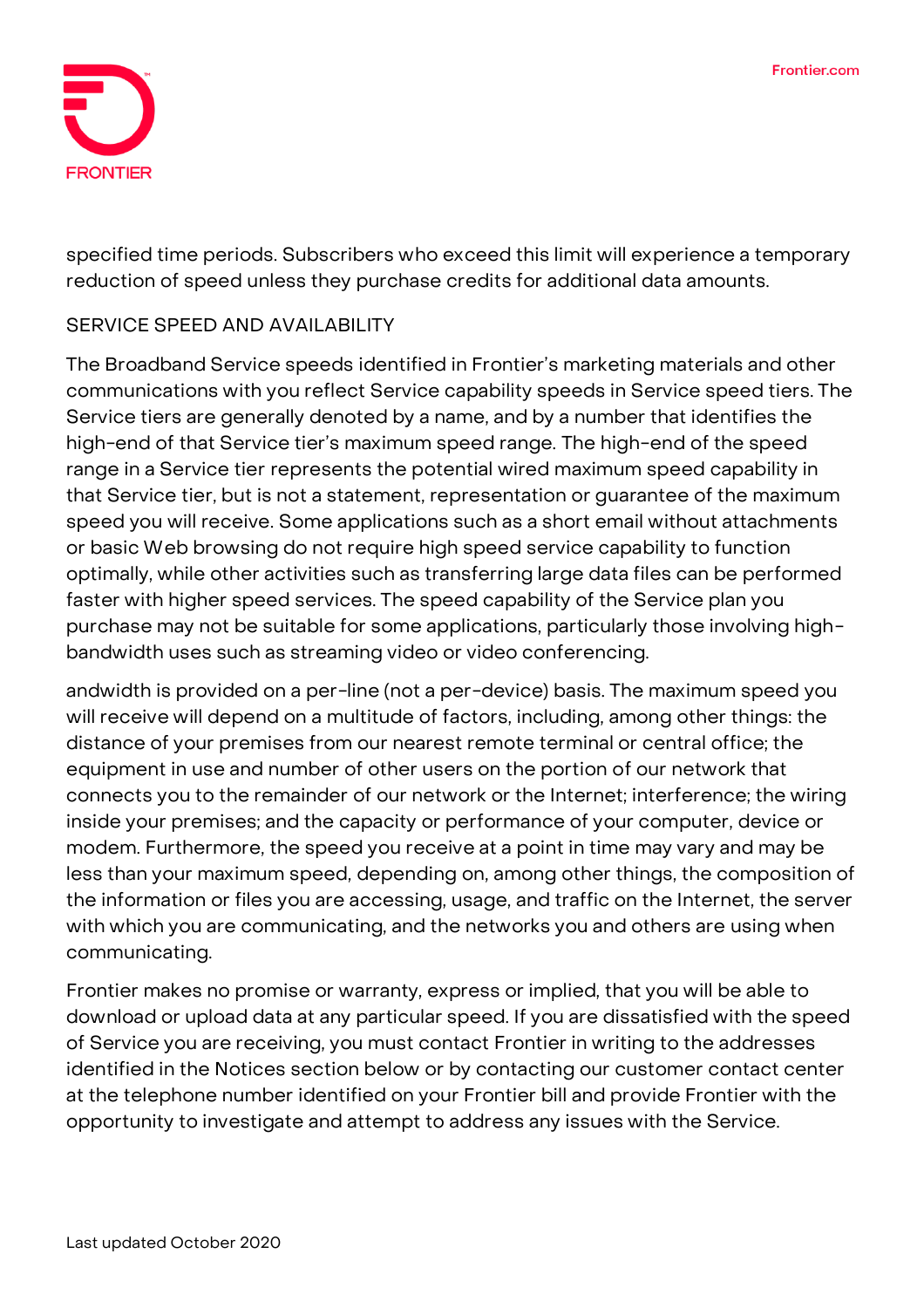

Service is subject to technical line qualification. Service is not available to all locations, and may not be available at certain speeds (or at all) at your location, even if Service is offered in your area or our initial testing indicated that your line qualified for a particular speed or Service. Installation options vary, and charges may apply. In order to utilize Service, you must have a computer or device with sufficient Internetcompatible equipment and software. The Service may be interrupted from time to time for a variety of reasons, and Frontier does not represent or warrant that the Service or the equipment will be available or perform in a manner that meets your needs. You acknowledge and understand that the Services will not function in the event of a network interruption. Frontier will not be liable for any inconvenience, loss, liability or damage resulting from any preemption, loss, expiration, termination or discontinuation of or interruption of the Service, directly or indirectly caused by Frontier, you or third parties or resulting from any circumstances, including, but not limited to, causes attributable to you or your property, inability to obtain access to the Services, cable cuts or damage, failure of a communications network or our network, inability to access or interruptions in accessing the Services, loss of use of poles or other utility facilities, strike, labor dispute, riot or insurrection, war, explosion, act of terrorism, malicious mischief, vandalism, fire, flood or other acts of God, failure or reduction of power, or any court order, law, act or order of government restricting or prohibiting the operation or delivery of the Service. Frontier reserves the right to refuse refunds, offsets and credit allowances for interruptions of Service. Frontier also reserves the right to modify or discontinue, temporarily or permanently, at any time and from time to time, the Services (or any function or feature of the Services or any part thereof) without liability.

### **ELECTRICAL POWER AND EQUIPMENT**

The Service requires electrical power from your premises to operate, which you are responsible for providing. Without battery backup, the Service will not function in the event of a loss of customer-supplied power. This will disrupt the Service as well as any additional services that use the Service connection for transport (e.g., VoIP and Unlimited Digital Voice Service, including e911). Frontier shall not be liable for loss of any Service(s) in the event of interruption of customer-supplied power to, with or without battery backup present in, the Frontier equipment.

You are responsible for all use of your Service and account, whether by you or someone using your account with or without your permission, including all secondary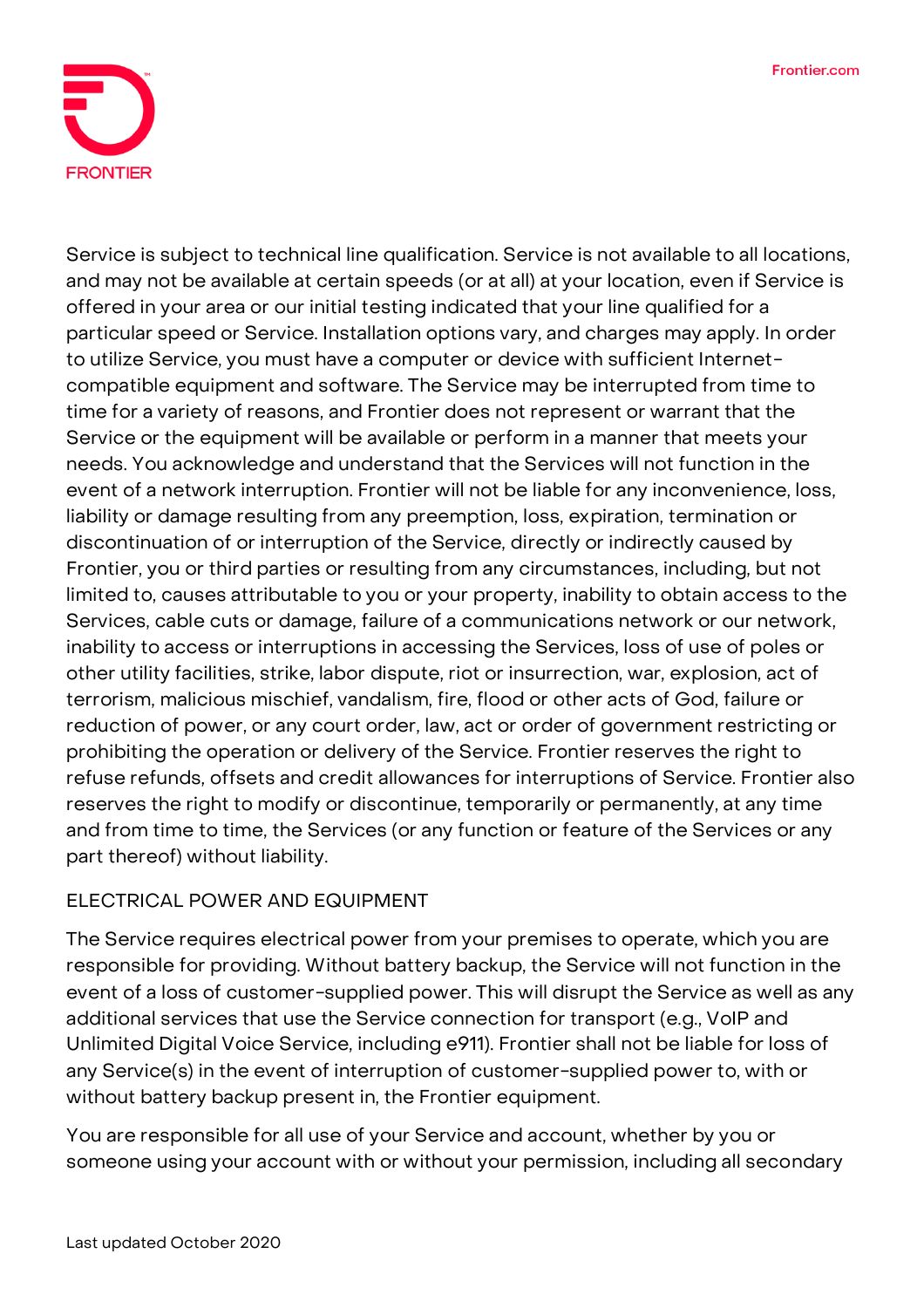

or sub-accounts associated with your primary account, and to pay for all activity associated with your account. You agree to comply with all applicable laws, regulations and rules regarding your use of the Service.

Frontier will make certain equipment available to you that will enable you to connect to your Service. All equipment provided by Frontier or installed by or on behalf of Frontier remains Frontier property unless you purchase the equipment pursuant to an agreement with Frontier. Frontier may require you to return all Frontier-owned equipment in the same condition as when provided, normal wear and use excepted, upon termination of Service. Failure to do so will result in a charge to be determined with reference to Frontier's then-current schedule of equipment charges. You agree to pay such charge(s) even if such equipment is lost (through theft or otherwise) or destroyed. Frontier is not obligated to de-install any equipment, antenna, mount or any cables installed to provision Service. Other than the equipment and/or software provided to you by Frontier for use with the Service, you must provide all equipment, devices, and software necessary to receive the Service. Any equipment or software that was not provided to you by Frontier is not the responsibility of Frontier, and Frontier will not provide support, or be responsible for ongoing maintenance, of such equipment.

### **MANAGEMENT OF YOUR COMPUTER, DATA AND SECURITY**

You are responsible for the security of your computer, hardware, software applications, data and files. Frontier shall not be liable for any damage or loss to your computer, hardware, software applications, data and files. We make no representation or warranty that any software or content installed on your computer(s) or that you download using the Service does not contain a virus or other harmful feature, and it is your sole responsibility to take appropriate precautions to protect your computer and all other personal equipment, software and hardware from damage to their software, files or data as a result of any such virus or other harmful feature.

You are solely responsible for obtaining, maintaining and updating all equipment and software necessary to use the Service, and for management of your information, including but not limited to back-up and restoration of your data. **YOU AGREE THAT FRONTIER IS NOT RESPONSIBLE FOR THE LOSS OF YOUR DATA OR FOR THE BACK-UP OR RESTORATION OF YOUR DATA, REGARDLESS OF WHETHER THIS DATA IS MAINTAINED ON OUR SERVERS OR YOUR DEVICE(S). YOU SHOULD ALWAYS BACK-**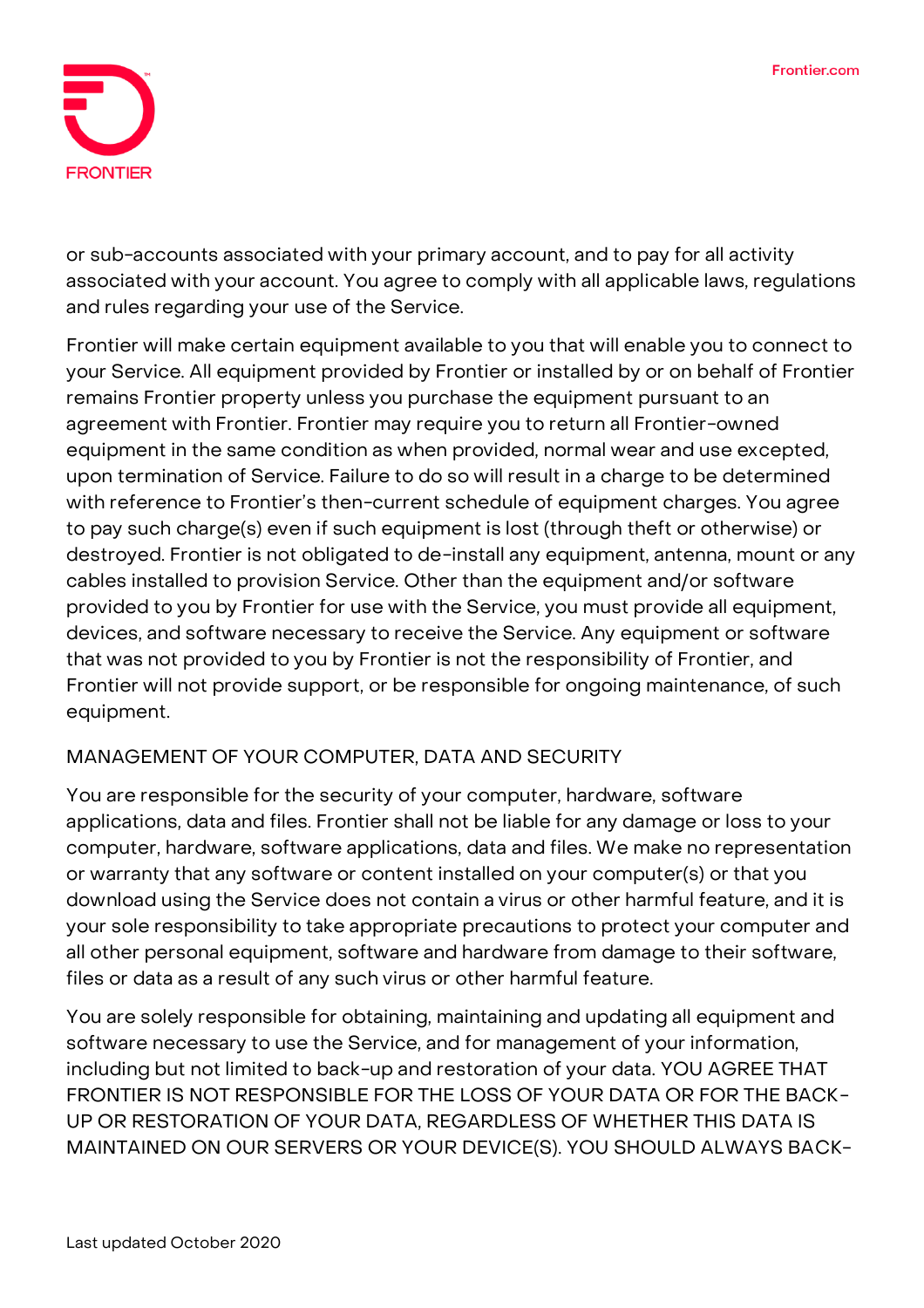

# **UP ANY IMPORTANT INFORMATION SEPARATELY FROM DATA STORED ON FRONTIER'S OR ANY THIRD PARTY'S SERVERS.**

Wi-Fi Service and access to Service using a Wi-Fi radio, wireless modem or router or Wi-Fi hotspots is provided over wireless radio waves, which means that your transmissions could be intercepted by unauthorized persons. If you are in a public area or using wireless access, others may be able to view the content on your device. You assume all risk and release Frontier in the event of any damage you may suffer during use of Wi-Fi Service or Service using a wireless modem, router or equipment, including the introduction of any viruses that may occur or breaches from unauthorized third parties.

### **SOFTWARE**

Frontier may provide you, for a fee or at no charge, software for use in connection with the Service that is owned by Frontier or its third-party licensors, providers and suppliers ("Software"). We reserve the right to update, upgrade or change the Software remotely or otherwise and to make related changes to the settings and software on your computer or equipment, and you agree to permit such changes and access to your computer and equipment at any time. You must use the Software only in connection with the Service and for no other purpose. Certain Software may be accompanied by an end user license agreement ("EULA") from Frontier or a third party. Your use of the Software is governed by the terms of that EULA and by this Agreement, where applicable. You must not install or use any Software that is accompanied by or includes a EULA unless you first agree to the terms of the EULA.

### **DISCONTINUATION OR TERMINATION**

Frontier reserves the right to modify or discontinue the Service (including monthly rates and other charges), temporarily or permanently. If Frontier makes a change that would have a material impact on your Service, Frontier will give you notice as provided in the NOTICE section below. The terms and conditions for changes, if any, will be included in the notice and will be automatically incorporated by reference to this Agreement at: www.Frontier.com/terms. Your continued subscription to the Service after the effective date of the change constitutes your acceptance of the changes and the associated terms and conditions. In lieu of notice and Web site posting, Frontier may instead, at its sole discretion, require customers to enter into an agreement with Frontier regarding temporary material changes.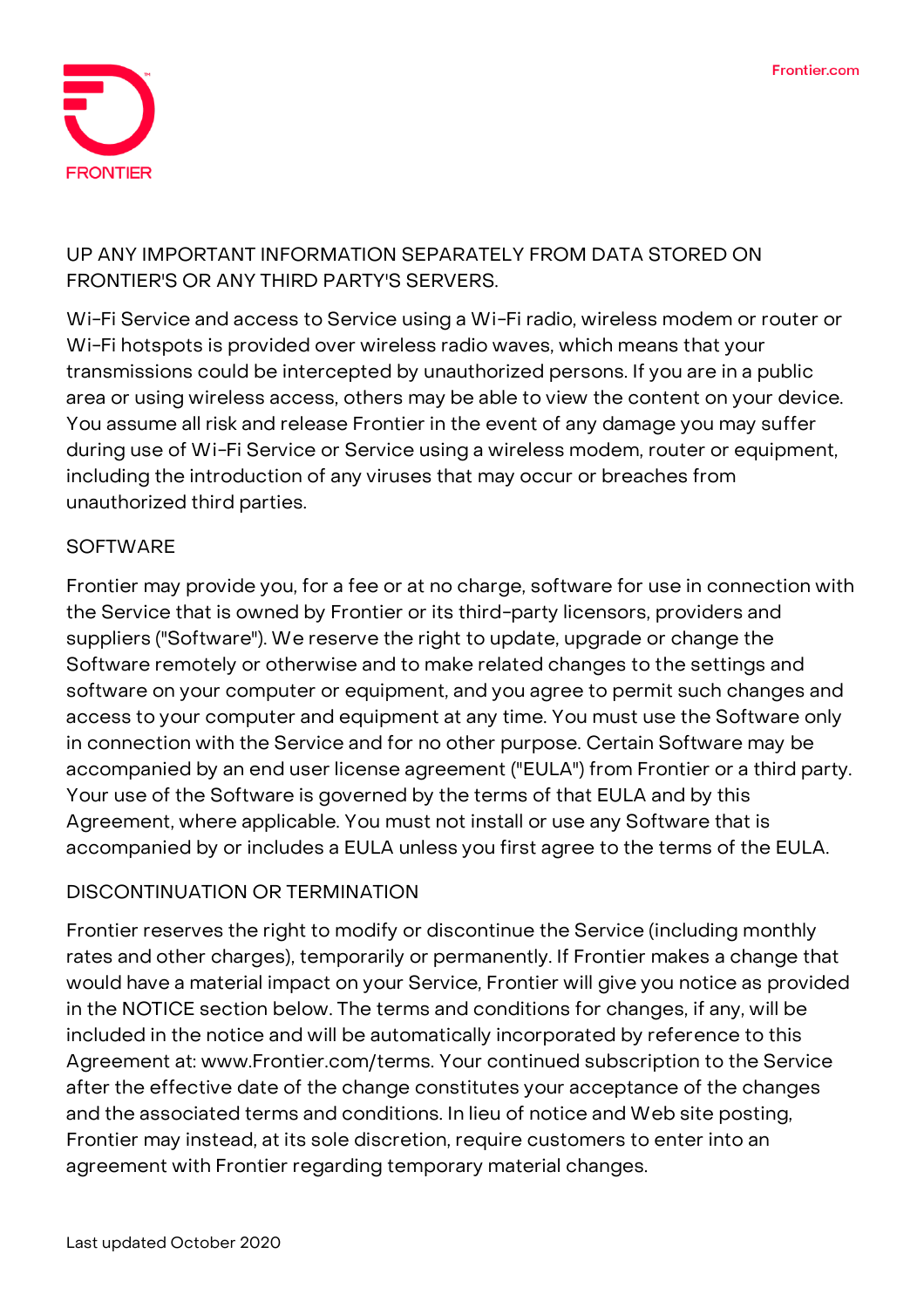

We may also discontinue or terminate Service if: you do not honor any provision of this Agreement (including payment obligations to Frontier for these or any other Frontier services); you use the Service in a manner that adversely affects other customers or harasses our customers or employees; you or others use the Service to engage in fraud or unlawful conduct or are suspected of doing so; or any regulatory agency, legislative body or court restricts or otherwise prevents Frontier from furnishing the Service.

Unless otherwise required by applicable law, your termination of Service may be effective on the last day of your Frontier billing cycle for all applicable Services, and you are responsible for all charges incurred through the date of termination. Installation or setup fees paid at the initiation of the Service, if any, are not refundable. Termination of Service by us will be effective as provided in our notice to you. Upon termination for any reason, you will be responsible for payment of all outstanding account balances and equipment fees accrued through the date of termination. If a termination is a result of violation by you of the terms of this Agreement, you may also be liable to pay the applicable ETF charge. If your Service is terminated for any reason, you may be required to pay a reconnection fee before Services is reactivated.

You may terminate the Service by giving written notice to the address provided in the Notice section below or contacting Frontier Customer Service if we do not remedy any ongoing breach of the terms and conditions in this Agreement within thirty (30) days after Frontier's receipt of notice from you of such alleged breach. **To the extent permitted by applicable law, your exclusive remedy for a breach by Frontier is (i) termination of service by you, and/or (ii) a credit or refund of the charges you paid after providing notice to Frontier of the alleged breach or any other dispute, but not to exceed charges for ninety (90) days. If you fail to provide Frontier with notice and an opportunity to cure, to the extent permitted by applicable law, termination of service by you is your exclusive remedy for any breach by Frontier.**

You agree that if your Service is terminated for any reason, Frontier has the right to immediately delete all data, files and other information (including any email, address book and/or web storage content) stored in or for your account without further notice to you.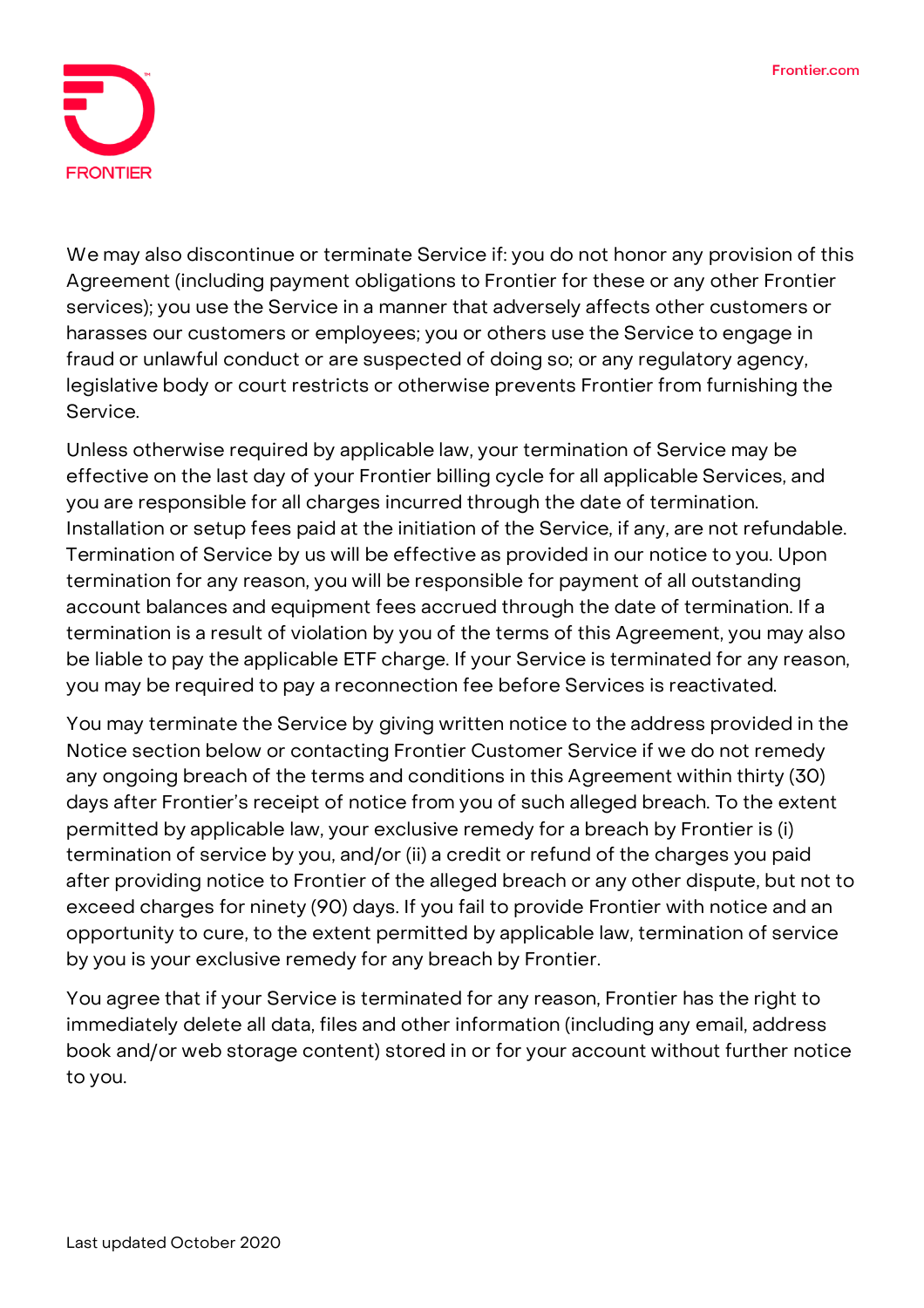

### **WARRANTIES AND LIMITATION OF LIABILITY**

**YOU ACKNOWLEDGE AND AGREE THAT THE SERVICE SUPPLIED HEREUNDER IS PROVIDED ON AN "AS IS" OR "AS AVAILABLE" BASIS, WITH ALL FAULTS. EXCEPT AS OTHERWISE SPECIFICALLY SET FORTH IN THIS AGREEMENT AND AS OTHERWISE SPECIFICALLY SET FORTH IN ANY MANUFACTURER WARRANTY FOR ANY EQUIPMENT PROVIDED BY FRONTIER (BUT ONLY IF SUCH WARRANTY IS INCLUDED WITH SUCH EQUIPMENT), FRONTIER (AND ITS OFFICERS, EMPLOYEES, PARENT, SUBSIDIARIES, AND AFFILIATES) (COLLECTIVELY, THE "FRONTIER PARTIES"), ITS THIRD PARTY LICENSORS, PROVIDERS AND SUPPLIERS, DISCLAIM ANY AND ALL WARRANTIES AND CONDITIONS FOR THE SERVICE, WHETHER EXPRESS OR IMPLIED, INCLUDING BUT NOT LIMITED TO THE IMPLIED WARRANTIES OF MERCHANTABILITY AND FITNESS FOR A PARTICULAR PURPOSE, ACCURACY, NON-INFRINGEMENT, NON-INTERFERENCE, TITLE, COMPATIBILITY OF COMPUTER SYSTEMS, COMPATIBILITY OF SOFTWARE PROGRAMS, INTEGRATION, AND THOSE ARISING FROM COURSE OF DEALING, COURSE OF TRADE, OR ARISING UNDER STATUTE. ALSO, THERE IS NO WARRANTY OF WORKMANLIKE EFFORT OR LACK OF NEGLIGENCE. NO ADVICE OR INFORMATION GIVEN BY FRONTIER OR ITS REPRESENTATIVES SHALL CREATE A WARRANTY WITH RESPECT TO ADVICE PROVIDED.**

**FRONTIER DOES NOT WARRANT OR GUARANTEE THAT SERVICE CAN BE PROVISIONED TO YOUR LOCATION, OR THAT PROVISIONING WILL OCCUR ACCORDING TO A SPECIFIED SCHEDULE, EVEN IF FRONTIER HAS ACCEPTED YOUR ORDER FOR SERVICE. THE PROVISIONING OF SERVICE IS SUBJECT TO NETWORK AVAILABILITY, CIRCUIT AVAILABILITY, LOOP LENGTH, THE CONDITION OF YOUR TELEPHONE LINE AND WIRING INSIDE YOUR LOCATION, AND YOUR COMPUTER/DEVICE CONFIGURATION AND CAPABILITIES, AMONG OTHER FACTORS.**

**FRONTIER DOES NOT WARRANT THAT THE SERVICE OR EQUIPMENT PROVIDED BY FRONTIER WILL PERFORM AT A PARTICULAR SPEED, BANDWIDTH OR DATA THROUGHPUT RATE, OR WILL BE UNINTERRUPTED, ERROR-FREE, SECURE, OR FREE OF VIRUSES, WORMS, DISABLING CODE OR CONDITIONS, OR THE LIKE. FRONTIER SHALL NOT BE LIABLE FOR LOSS OF YOUR DATA, OR IF CHANGES IN OPERATION, PROCEDURES, OR SERVICES REQUIRE MODIFICATION OR ALTERATION OF YOUR EQUIPMENT, RENDER THE SAME OBSOLETE OR OTHERWISE AFFECT ITS PERFORMANCE.**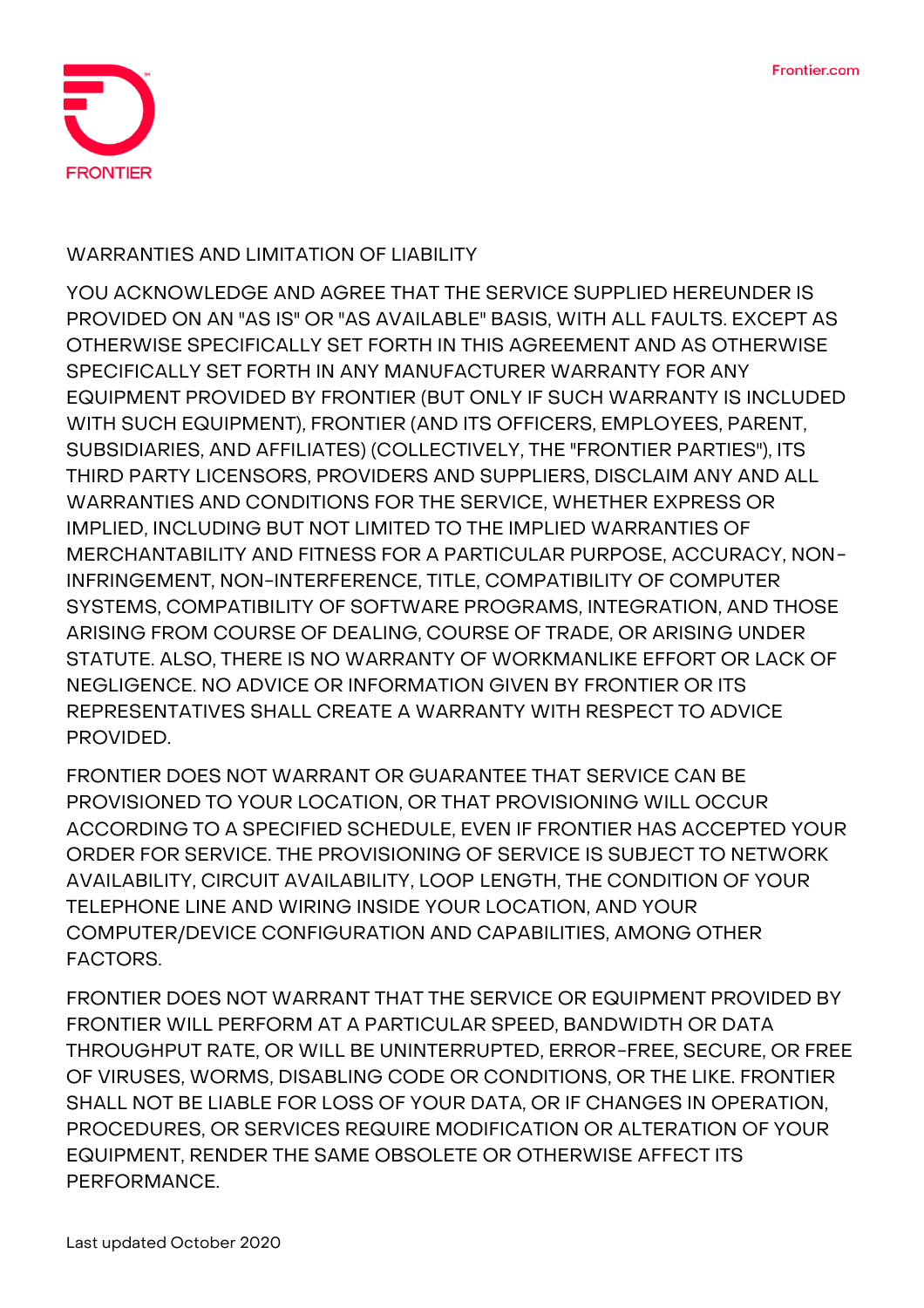

**IN NO EVENT SHALL THE FRONTIER PARTIES OR FRONTIER'S THIRD PARTY LICENSORS, PROVIDERS OR SUPPLIERS BE LIABLE FOR: (A) ANY INDIRECT, PUNITIVE, SPECIAL, CONSEQUENTIAL OR INCIDENTAL DAMAGES, INCLUDING WITHOUT LIMITATION, LOST PROFITS OR LOSS OF REVENUE, LOSS OF PROGRAMS OR INFORMATION OR DAMAGE TO DATA ARISING OUT OF THE USE, PARTIAL USE OR INABILITY TO USE THE SERVICE, OR RELIANCE ON OR PERFORMANCE OF THE SERVICE, REGARDLESS OF THE TYPE OF CLAIM OR THE NATURE OF THE CAUSE OF ACTION, INCLUDING WITHOUT LIMITATION, THOSE ARISING UNDER CONTRACT, TORT, NEGLIGENCE OR STRICT LIABILITY, EVEN IF FRONTIER HAS BEEN ADVISED OF THE POSSIBILITY OF SUCH CLAIM OR DAMAGES, OR (B) ANY CLAIMS AGAINST YOU BY ANY OTHER PARTY.**

**THE LIABILITY OF THE FRONTIER PARTIES, OR (SUBJECT TO ANY DIFFERENT LIMITATIONS OF LIABILITY IN THIRD PARTY END USER LICENSE OR OTHER AGREEMENTS) OUR THIRD PARTY LICENSORS, PROVIDERS OR SUPPLIERS, FOR ALL CATEGORIES OF DAMAGES SHALL NOT EXCEED A PRO RATA CREDIT FOR THE MONTHLY FEES (EXCLUDING ALL NONRECURRING CHARGES, REGULATORY FEES, SURCHARGES, FEES AND TAXES) YOU HAVE PAID TO FRONTIER FOR THE SERVICE DURING THE NINETY (90) DAY PERIOD PRIOR TO WHEN SUCH CLAIM AROSE, WHICH SHALL BE YOUR SOLE AND EXCLUSIVE REMEDY REGARDLESS OF THE TYPE OF CLAIM OR NATURE OF THE CAUSE OF ACTION.**

**ALL OF THE FOREGOING LIMITATIONS STATED IN THIS SECTION SHALL APPLY TO THE FULL EXTENT PERMITTED BY LAW, AND ARE NOT INTENDED TO ASSERT ANY LIMITATIONS OR DEFENSES WHICH ARE PROHIBITED BY LAW.**

**ALL LIMITATIONS AND DISCLAIMERS STATED IN THIS SECTION ALSO APPLY TO FRONTIER'S THIRD PARTY LICENSORS, PROVIDERS AND SUPPLIERS, AS INTENDED THIRD PARTY BENEFICIARIES OF THIS AGREEMENT.**

**THE REMEDIES EXPRESSLY SET FORTH IN THIS AGREEMENT ARE YOUR SOLE AND EXCLUSIVE REMEDIES. YOU MAY HAVE ADDITIONAL RIGHTS UNDER CERTAIN LAWS (SUCH AS CONSUMER LAWS), WHICH DO NOT ALLOW THE EXCLUSION OF IMPLIED WARRANTIES, OR THE EXCLUSION OR LIMITATION OF CERTAIN DAMAGES. IF THESE LAWS APPLY, OUR EXCLUSIONS OR LIMITATIONS MAY NOT APPLY TO YOU.**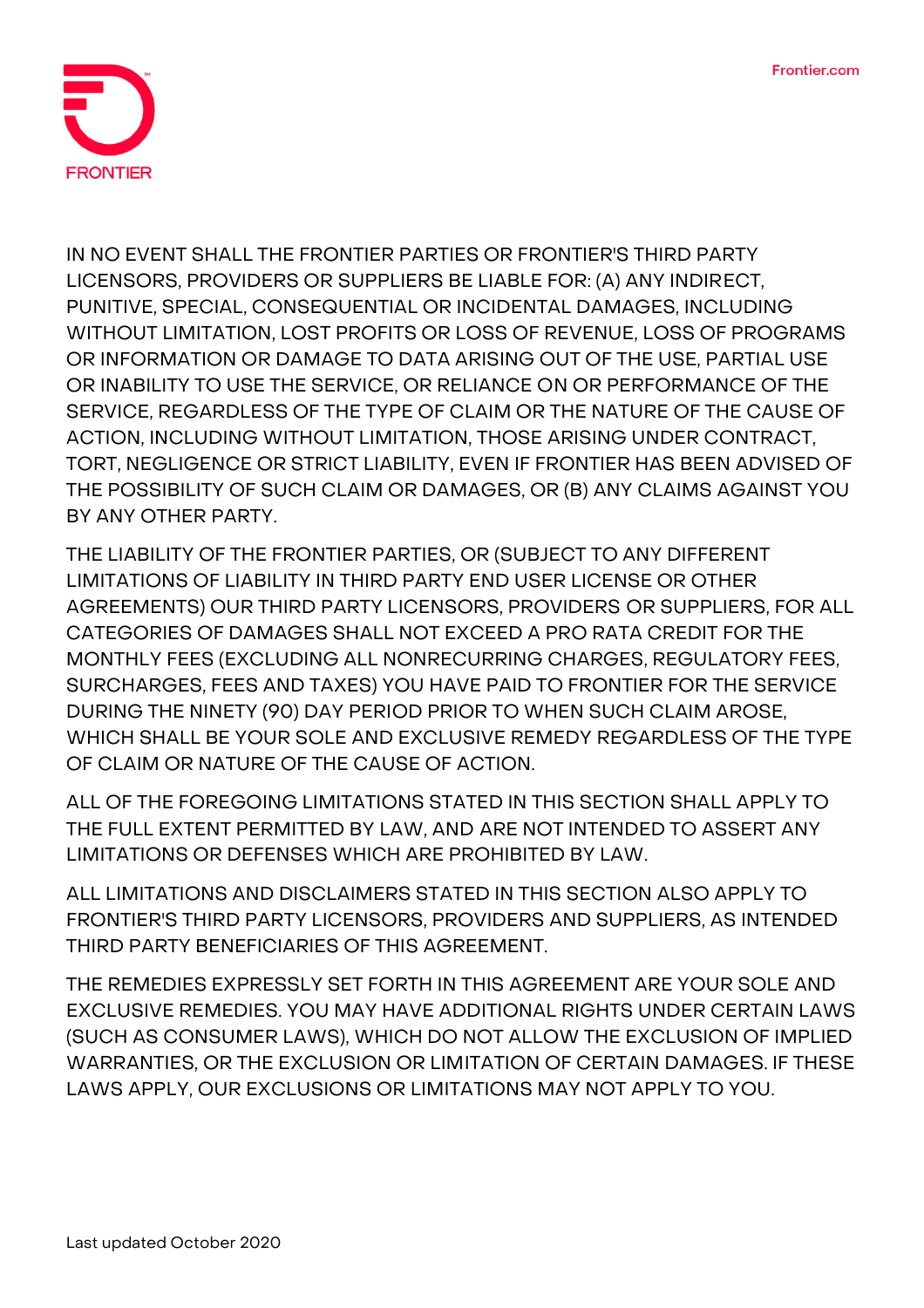

#### **INDEMNIFICATION**

You agree to defend, indemnify and hold harmless the Frontier Parties against all liabilities, costs and expenses, including reasonable attorneys' and experts' fees, related to or arising from your use of the Service (or the use of your Service by anyone else): (a) in violation of applicable laws, regulations or this Agreement; (b) to access the Internet or to transmit or post any message, information, software, images or other materials via the Internet; (c) in any manner that harms any person or results in the personal injury or death of any person or in damage to or loss of any tangible or intangible (including data) property; or (d) claims for infringement of any intellectual property rights arising from or in connection with your use of the Service.

# **DISPUTE RESOLUTION WITH FRONTIER BY BINDING ARBITRATION \*\*\*PLEASE READ THIS CAREFULLY. IT AFFECTS YOUR RIGHTS \*\*\***

Frontier encourages you to contact our Customer Service department if you have concerns or complaints about your Service or Frontier. Generally, customer complaints can be satisfactorily resolved in this way. In the unlikely event that you are not able to resolve your concerns through our Customer Service department, you and Frontier each agree to resolve all disputes through binding arbitration or a small claims court rather than lawsuits in courts of general jurisdiction, jury trials, or class actions. Arbitration is more informal than a lawsuit. Arbitration uses a neutral arbitrator instead of a judge or jury, allows for more limited discovery than in court, and is subject to very limited review by courts. Arbitrators can award the same damages and individual relief affecting individual parties that a court can award, including an award of attorneys' fees if the law allows. For any non-frivolous claim that does not exceed \$75,000, Frontier will pay all costs of the arbitration. Moreover, in arbitration you are entitled to recover attorneys' fees from Frontier for your own dispute to the same extent as you would be in court. In addition, under certain circumstances (as explained below), Frontier will pay you more than the amount of the arbitrator's award if the arbitrator awards you an amount that is greater than what Frontier has offered you to settle the dispute.

### **Arbitration Agreement:**

(a) You and Frontier agree to arbitrate **all disputes and claims** between us related to or associated with the Service. This agreement to arbitrate is intended to be broadly interpreted. It includes, but is not limited to, all claims arising out of or relating to any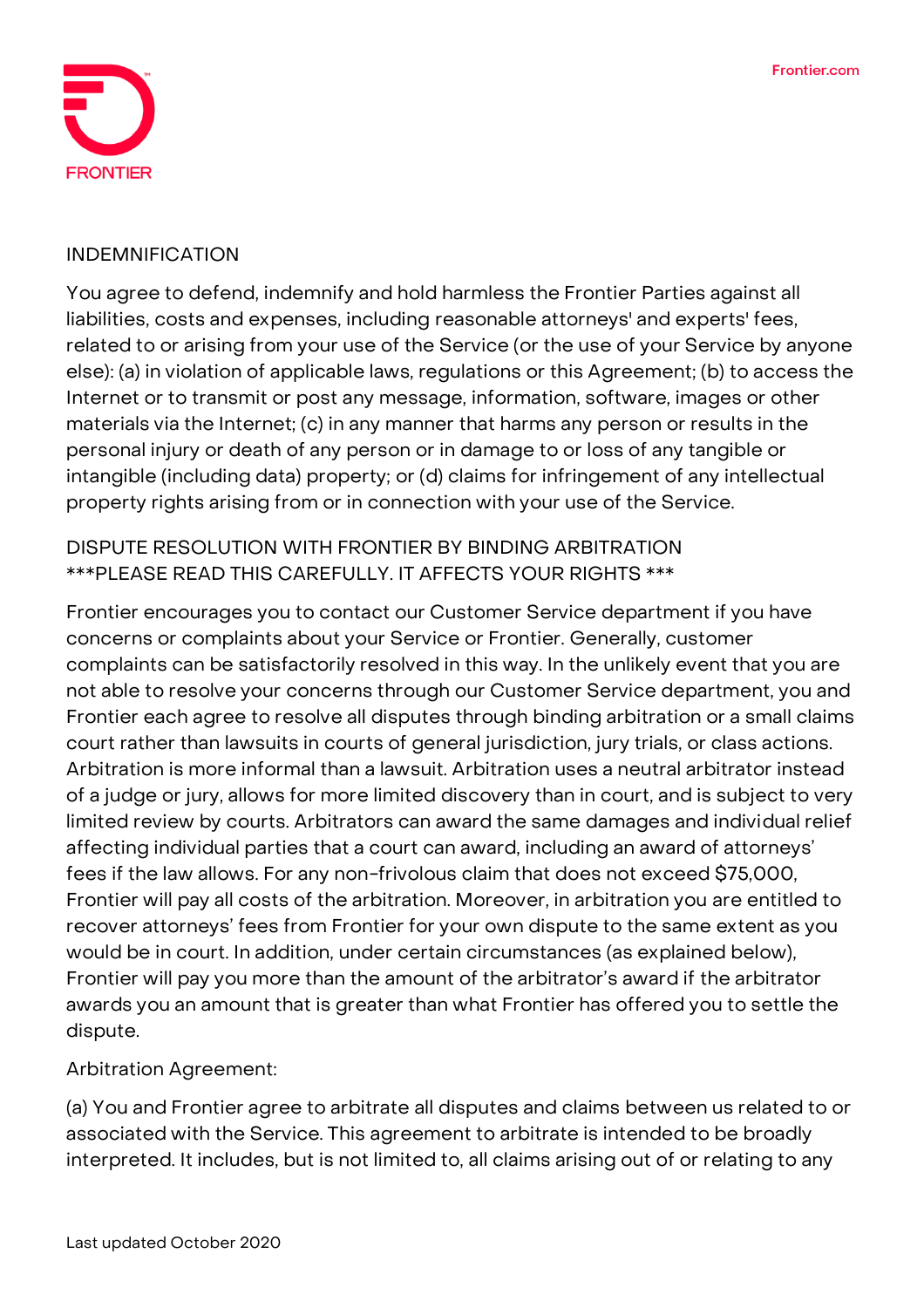

aspect of our relationship, whether based in contract, tort, statute, fraud, misrepresentation or any other legal theory, that arose either before or during this or any prior Agreement, or that may arise after termination of this Agreement. It also includes claims that currently are the subject of class action or purported class action litigation in which you are not a member of a certified class. References to "Frontier," "you," and "us" include our respective subsidiaries, affiliates, agents, employees, predecessors in interest, successors, and assigns, as well as all authorized or unauthorized users or beneficiaries of Frontier Broadband Services under this or prior Agreements between us.

Notwithstanding the foregoing agreement, Frontier agrees that it will not use arbitration to initiate debt collection against you except in response to claims you have made in arbitration. In addition, by agreeing to resolve disputes through arbitration, **you and Frontier each agree to unconditionally waive the right to a trial by jury or to participate in a class action, representative proceeding, or private attorney general action.** Instead of arbitration, either party may bring an individual action in a small claims court for disputes or claims that are within the scope of the small claims court's authority. In addition, you may bring any issues to the attention of federal, state, or local agencies, including, for example, the Federal Communications Commission. Such agencies can, if the law allows, seek relief against us on your behalf.

This Agreement evidences a transaction in interstate commerce, and thus the Federal Arbitration Act governs the interpretation and enforcement of this provision, even after the Agreement is terminated.

(b) A party who intends to seek arbitration must first send to the other, by certified mail, a written Notice of Dispute ("Notice"). The Notice to Frontier should be addressed to: Frontier Communications, Legal Department, 401 Merritt 7, Norwalk, CT 06851 ("Notice Address"). The Notice must (1) describe the nature and basis of the claim or dispute, and (2) set forth the specific relief sought ("Demand"). If Frontier and you do not reach an agreement to resolve the claim within thirty (30) days after the Notice is received, you or Frontier may commence an arbitration proceeding. During the arbitration, the amount of any settlement offer made by Frontier or you shall not be disclosed to the arbitrator until after the arbitrator determines the amount, if any, to which you or Frontier is entitled.

(c) The arbitration will be governed by the Consumer Arbitration Rules ("AAA Rules") of the American Arbitration Association ("AAA"), as modified by the terms of this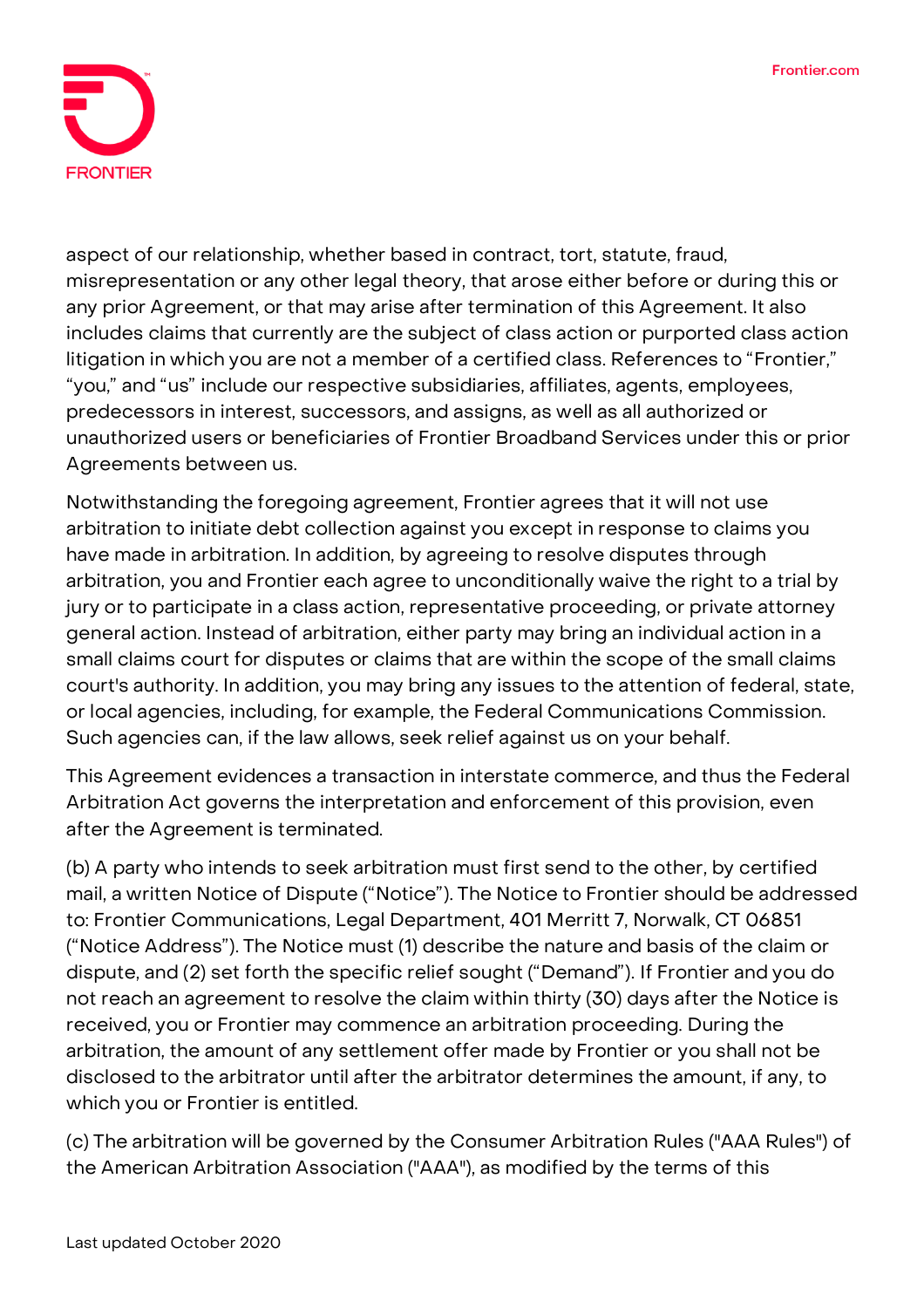

Agreement, and will be administered by the AAA. Procedure, rule and fee information is available from the AAA online at http://www.adr.org, by calling the AAA at 1.800.778.7879, or by calling Frontier at 1.877.462.7320, option 3. The arbitrator is bound by the terms of this Agreement. All issues are for the arbitrator to decide, except that issues relating to the scope and enforceability of the arbitration provision, including the scope, interpretation, and enforceability of section (f) below, are for a court to decide. If your claim is for \$25,000 or less, you may choose whether the arbitration will be conducted solely on the basis of documents submitted to the arbitrator, through a telephonic hearing, or by an in-person hearing as established by the AAA Rules. If your claim exceeds \$25,000, the right to a hearing will be determined by the AAA Rules. Unless Frontier and you agree otherwise, any in-person hearings will take place at a location that the AAA selects in the state of your primary residence. Regardless of the manner in which the arbitration is conducted, the arbitrator shall issue a reasoned written decision sufficient to explain the essential findings and conclusions on which the award is based.

Frontier agrees to pay your AAA filing, administration, and arbitrator fees ("AAA fees") for claims for damages of up to \$75,000 and for claims for non-monetary relief up to the value of \$75,000, as measured from either your or Frontier's perspective (but excluding attorneys' fees and expenses). After Frontier receives notice that you have commenced arbitration, it will promptly reimburse you for your payment of the filing fee, unless your claim is for greater than \$75,000. (The filing fee is subject to change by the AAA. If you are unable to pay this fee, Frontier will pay it directly upon receiving a written request.) In addition, Frontier will not pay your share of the AAA fees if the arbitrator finds that either your claim or the relief sought is frivolous or brought for an improper purpose, as measured by the standards of Federal Rule of Civil Procedure 11(b). In such case, the payment of AAA fees will be governed by the AAA Rules, and you agree to reimburse Frontier for all monies previously disbursed by it that are otherwise your obligation to pay under the AAA Rules. If you initiate an arbitration in which you seek relief valued at more than \$75,000 (excluding attorneys' fees and expenses), as measured from either your or Frontier's perspective, the payment of AAA fees will be governed by the AAA Rules.

(d) If Frontier offers to settle your dispute prior to appointment of the arbitrator and you do not accept the offer, and the arbitrator awards you an amount of money that is more than Frontier's last written settlement offer, then Frontier will pay you the amount of the award or \$5,000 ("the alternative payment"), whichever is greater. If Frontier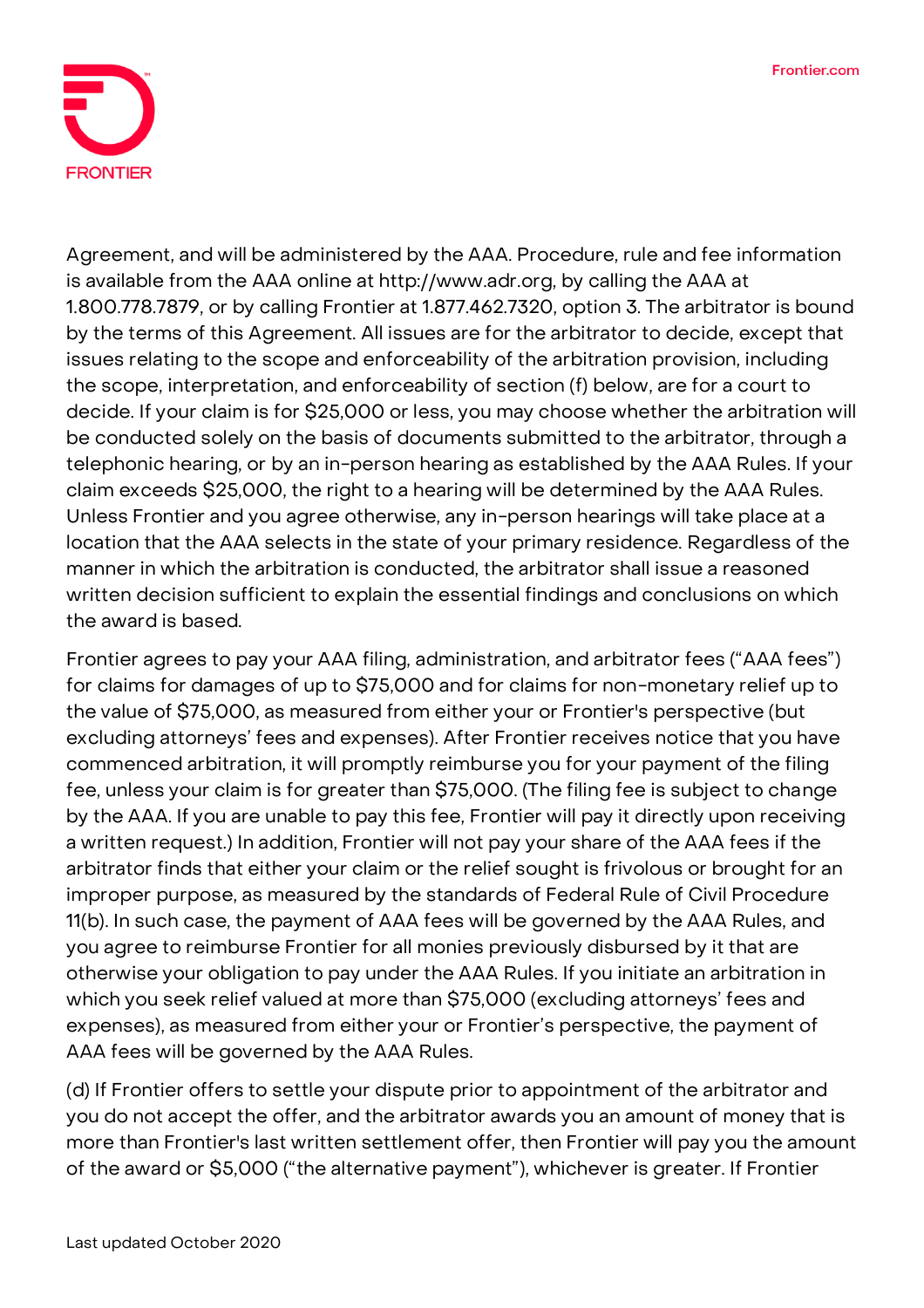

does not offer to settle your dispute prior to appointment of the arbitrator, and the arbitrator awards you any relief on the merits, then Frontier agrees to pay you the amount of the award or the alternative payment, whichever is greater. The arbitrator may make rulings and resolve disputes as to the payment and reimbursement of fees, expenses, and the alternative payment at any time during the proceeding and upon request from either party made within fourteen (14) days of the arbitrator's ruling on the merits.

(e) Although Frontier may have a right to an award of attorneys' fees and expenses if it prevails, Frontier agrees that it will not seek such an award.

(f) You and Frontier agree to seek, and further agree that the arbitrator may award, only such relief—whether in the form of damages, an injunction, or other non-monetary relief—as is necessary to resolve any individual injury that either you or Frontier have suffered or may suffer. In particular, if either you or Frontier seeks any nonmonetary relief, including injunctive or declaratory relief, the arbitrator may award relief on an individual basis only, and may not award relief that affects individuals or entities other than you or Frontier. YOU AND FRONTIER AGREE THAT WE EACH MAY BRING CLAIMS AGAINST THE OTHER ONLY IN AN INDIVIDUAL CAPACITY AND NOT AS A PLAINTIFF OR CLASS MEMBER IN ANY PURPORTED CLASS, REPRESENTATIVE, OR PRIVATE ATTORNEY GENERAL PROCEEDING. FURTHERMORE, UNLESS BOTH YOU AND FRONTIER AGREE OTHERWISE IN WRITING, THE ARBITRATOR MAY NOT CONSOLIDATE MORE THAN ONE PERSON'S CLAIMS, AND MAY NOT OTHERWISE PRESIDE OVER ANY FORM OF A CLASS, REPRESENTATIVE, OR PRIVATE ATTORNEY GENERAL PROCEEDING. If a court decides that applicable law precludes enforcement of any of this paragraph (f)'s limitations as to a particular claim for relief, then that claim (and only that claim) must be severed from the arbitration and may be brought in court. Further, an arbitrator's award and any judgment confirming it shall apply only to that specific case and cannot be used in any other case except to enforce the award itself.

(g) Notwithstanding any provision in this Agreement to the contrary, you and Frontier agree that if Frontier makes any change to this arbitration provision during the period of time that you are receiving Frontier services, you may reject that change by providing Frontier with written notice within thirty (30) days of the change to the Notice Address provided in (b) above and require Frontier to adhere to the language in this provision. By rejecting any future change, you are agreeing that you will arbitrate any dispute between us in accordance with the language of this provision.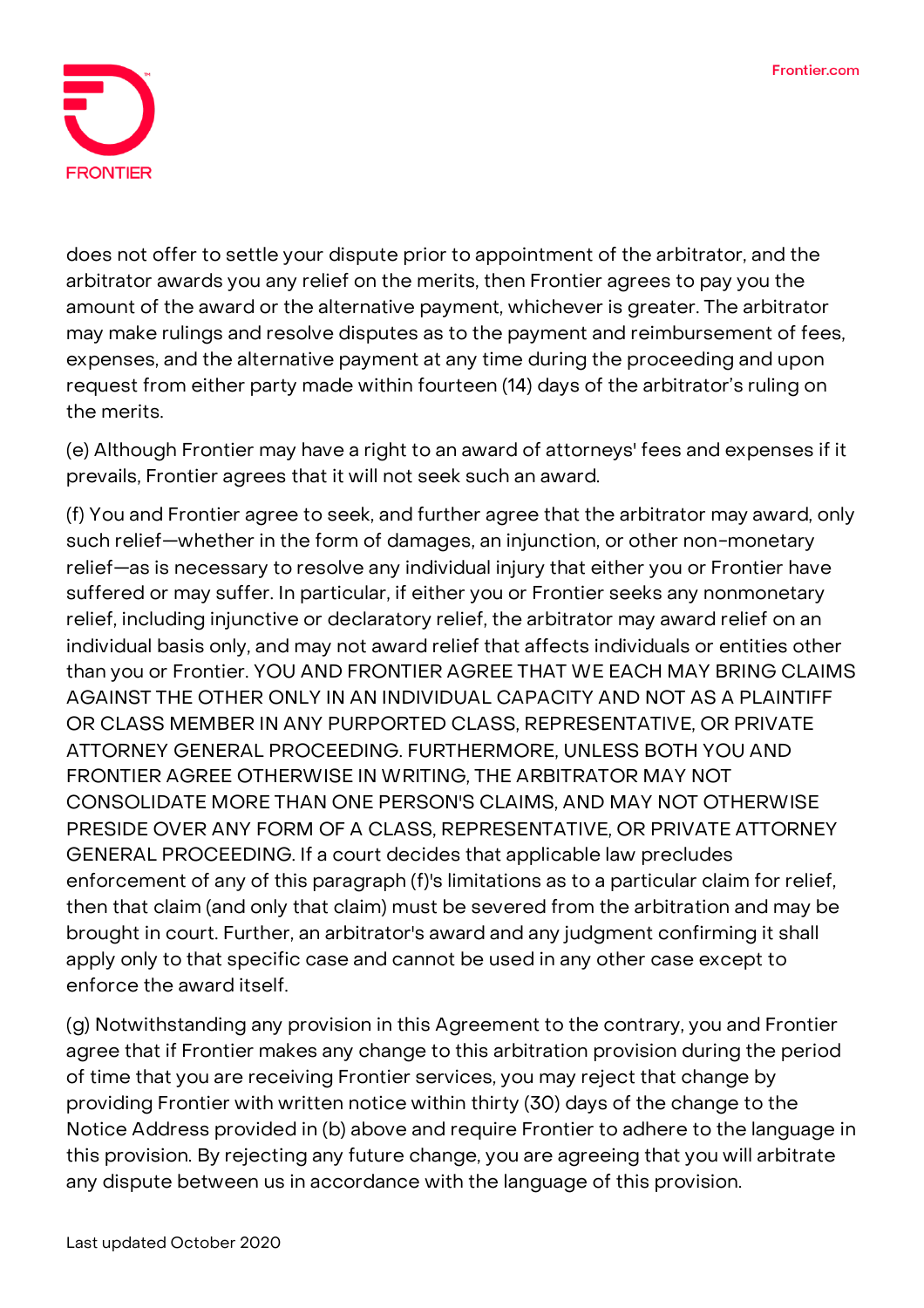

#### **GENERAL TERMS**

This Agreement, including all Policies referred to herein, constitutes the entire agreement between you and Frontier with respect to the subject matter hereto and supersedes any and all prior or contemporaneous agreements whether written or oral. No changes by you to this Agreement shall be effective unless agreed to in writing signed by an authorized person at Frontier.

If any provision of this Agreement is found by a court or agency of competent jurisdiction to be unenforceable, the parties nevertheless agree that the remaining provisions of these terms and conditions shall remain in full force and effect. The foregoing does not apply to the prohibition against class or representative actions that is part of the arbitration clause; if that provision is found to be unenforceable, the arbitration clause (but only the arbitration clause) shall be null and void.

Except as otherwise required by law, you and Frontier agree that the Federal Arbitration Act and the substantive laws of the state and local area in which Services is provided by Frontier, without reference to its principles of conflicts of laws, will be applied to govern, construe and enforce all of the rights and duties of the parties arising from or related in any way to the subject matter of this Agreement.

All obligations under this Agreement, which, by their nature, would continue beyond the termination of this Agreement, including without limitation, those relating to Warranties and Limitation of Liability, Indemnification and Dispute Resolution with Frontier by Binding Arbitration, shall survive such termination.

Except as expressly set forth in this Agreement, this Agreement shall not provide any third party with a remedy, claim or right of reimbursement. We may assign this Agreement to another entity without any advance consent from or notice to you. You may not assign this Agreement without our consent.

Frontier's failure at any time to insist upon strict compliance with any of the provisions of this Agreement shall not be construed to be a waiver of such terms in the future.

To the fullest extent permitted by law, you and Frontier agree that regardless of any statute or law to the contrary, any claim or cause of action arising out of or related to use of the Service or this Agreement must be filed within one (1) year after such claim or cause of action arose or be forever barred.